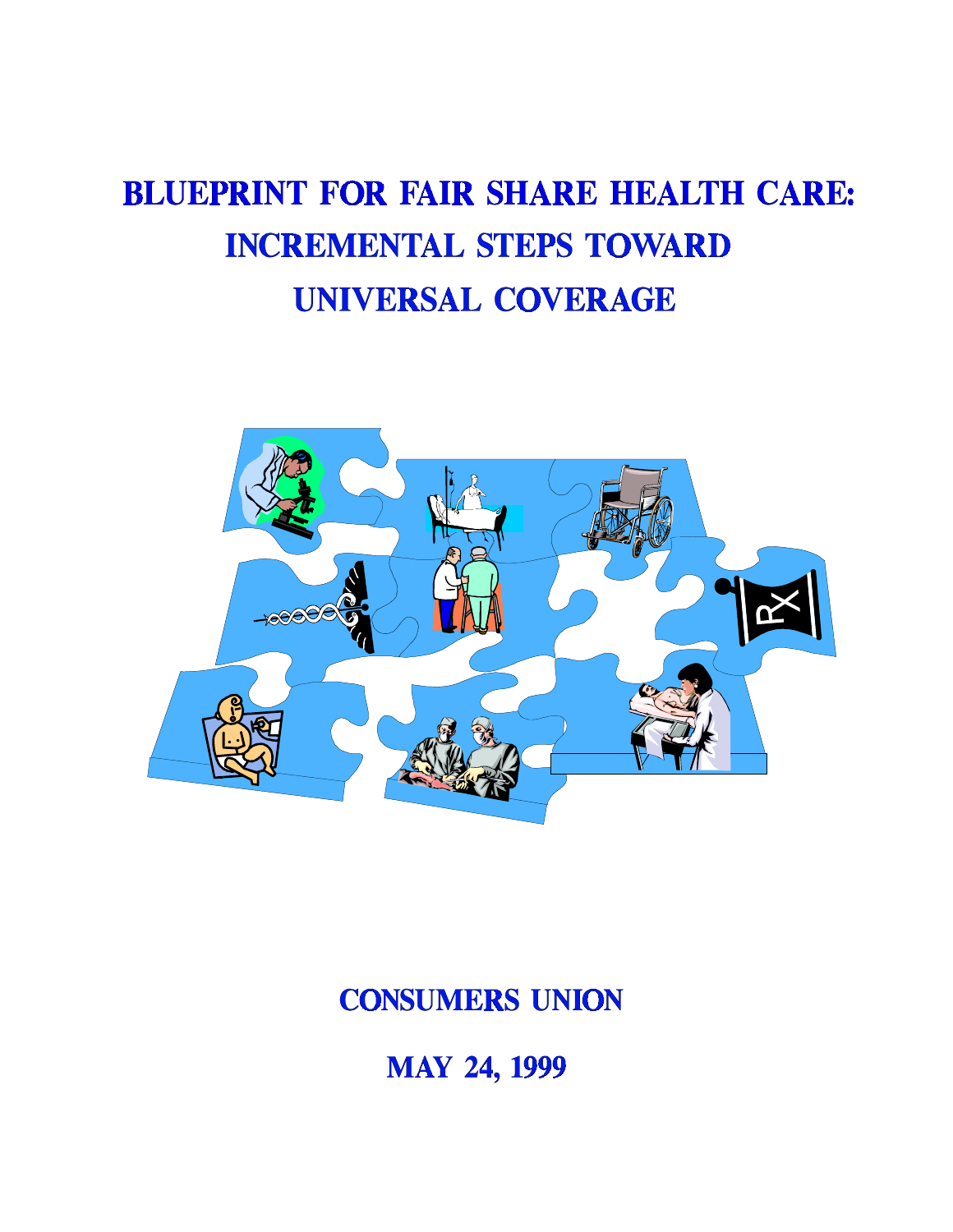## **BLUEPRINT FOR FAIR SHARE HEALTH CARE:**

# **INCREMENTAL STEPS TOWARD UNIVERSAL COVERAGE**

**Gail Shearer Director, Health Policy Analysis Washington Office CONSUMERS UNION**

[www.consumersunion.org](http://www.consumeresunion.org/)

**MAY 24, 1999**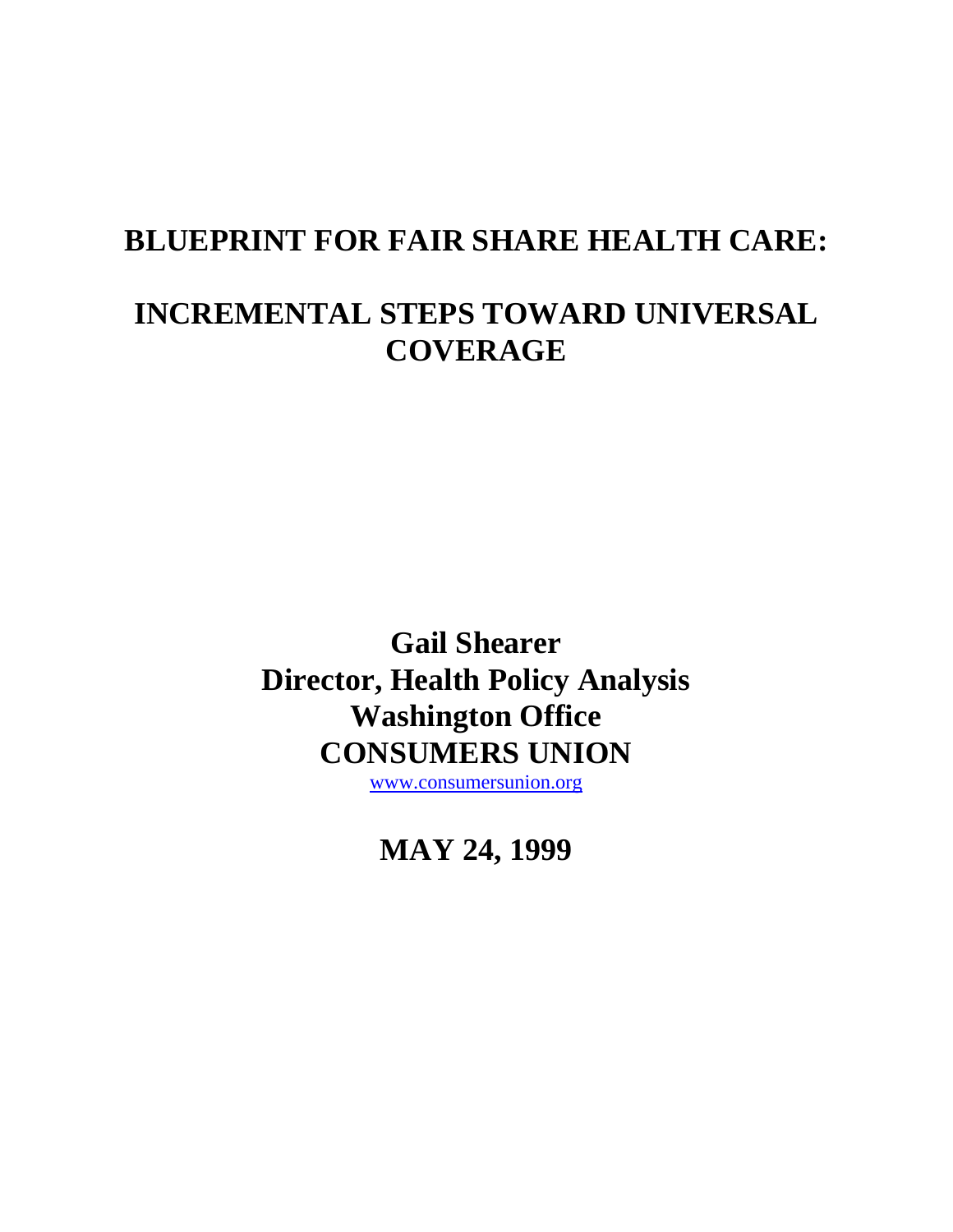### **Acknowledgments**

Many people have contributed to this paper. Special thanks to Consumers Union's President Rhoda H. Karpatkin for her continued commitment to achieving affordable health care for all. My appreciation also to the following Consumers Union staff members for both their constructive comments and their years of shaping Consumers Union's positions on health care: Chuck Bell, Joel Gurin, Adrienne Hahn, Betsy Imholz, Reggie James, Trudy Lieberman, Marc Kaplan, Gene Kimmelman, and Lisa McGiffert. Special thanks to Frances Gaeta, Camille Knox, and Theresa Thomas for their invaluable administrative support and cover design.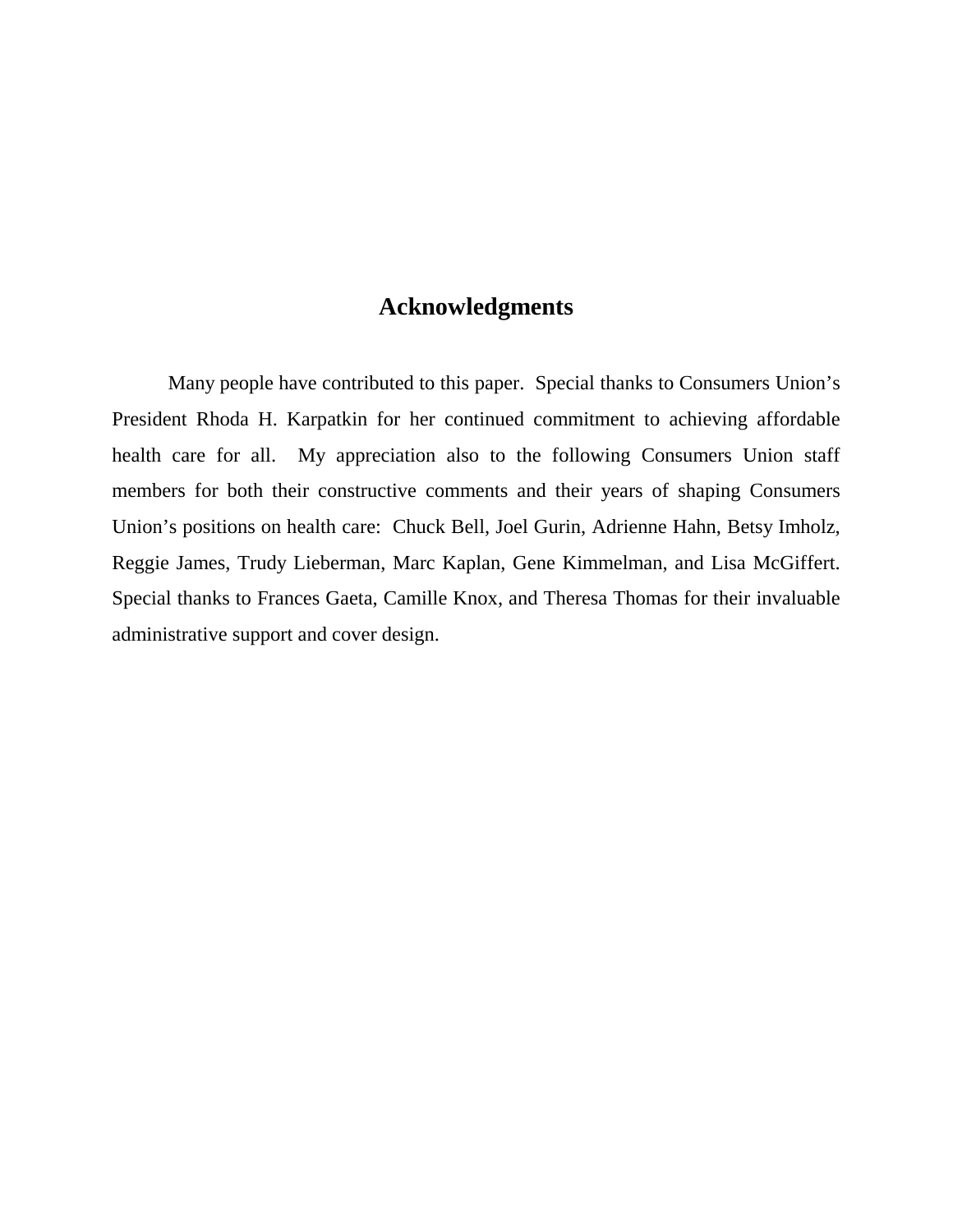### **SUMMARY: BLUEPRINT FOR** *FAIR SHARE HEALTH CARE* **MAY 24, 1999**

#### **Introduction**

Today consumers are at greater risk of being uninsured or underinsured than they were in 1994, when efforts to enact health care reform died. While the *easy* part of achieving health care reform is developing policy models that lead to universal coverage, the more difficult ingredients are Presidential and Congressional leadership, campaign finance reform, and a powerful consumer-based grassroots movement.

#### **What the Public Wants**

One of the reasons health reform has not been enacted is that there is no public opinion consensus on how to reform the health care system. The needed public consensus for reform never emerged because of the public's diversity of viewpoint, and the basic satisfaction level of the vast majority of Americans who are insured. Some of the areas where there is a near consensus of public opinion: people tend to want *choice* of doctor and health plan; *quality* health care; *prompt* health care; a *voluntary* system. In general, the public tends to oppose an expanded *government* interference in what should be private health care decision-making; rapid *change* in the health care system; policies that *increase taxes or health insurance premiums;* or *rationing* of health care*.*

#### **Health Care Market Failure**

Many types of market failure present challenges for finding solutions to the health care problems. Some of the dimensions of market failure (and the limitations of marketbased solutions) include: (1) third-party insurance payment makes consumers less sensitive to health care costs; (2) Americans are too compassionate to let gravely ill people be denied needed treatment because they can't afford it; (3) for many medical decisions, doctors, not consumers, are the decision makers; (4) information is imperfect; (5) employers, not employees, often choose health plans; (6) the cost of providing "the product" varies from one consumer to another; (7) powerful special interests (who profit from the current health care system) are a dominant force in shaping policy through their advocacy before Congress and state legislators/regulators.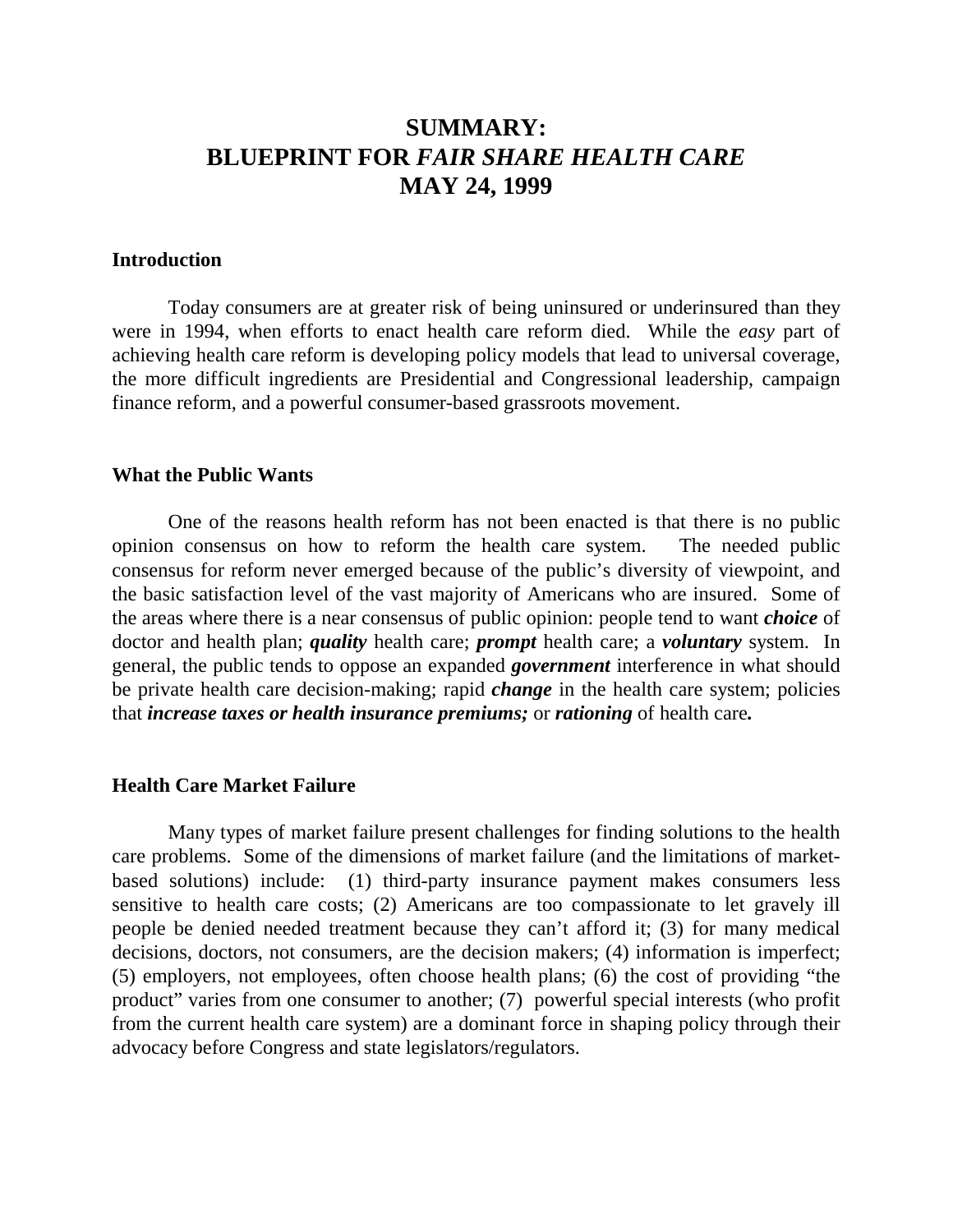#### **Failed Incrementalism**

The health reform measures enacted since 1994 have not moved the nation closer to universal coverage. Instead, with each small step forward, the country has moved two steps backward. The result: there are now about 43 million Americans with no health insurance; 31 million Americans are underinsured, facing financial catastrophe if they get sick even though they have health insurance; health care costs as a percent of gross domestic product are projected to continue to increase, from 14 percent today, to 17 percent in 2007. The Health Insurance Portability and Accountability Act has not met the high expectations, demonstrating that the real issue defying easy solution is affordability of coverage. The Children's Health Insurance Program, while a step in the right direction, will leave millions of children uninsured. The burden of paying for health care continues to fall disproportionately on the poor and the sick.

While in one sense these failures were totally predictable in a system that requires a major overhaul, not just incremental reform, that isn't the whole story. Piecemeal reform need not move us backwards, even if it doesn't necessarily yield the ideal solution. And regardless of what is ideal, we know the political process does not seem to allow for a comprehensive approach at this time. So should we do nothing and wait for the system to collapse? At Consumers Union, we don't think so. We believe that the most responsible path for those who care about universal health care is to develop a long term blueprint which pieces together the key elements of what must be done – and what must be prevented – to facilitate achievement of our ultimate goal.

#### **Models for Reform**

 $\overline{a}$ 

Consumers Union's goal for health care reform is: *Every person must have access to quality health care at an affordable price, with the right to choose providers and the right to have complaints resolved fairly.*

There are many possible paths that could lead to this goal. We could use the public sector as a single payer of all health insurance for all people. Or we could mandate employer-provided coverage (with various levels of employer funding). We could provide incentives for states to individually take the lead on the path toward affordable coverage for all. Another approach would be to allow individuals to buy into the Federal Employee Health Benefits Program. Another path would be an individual mandate (combined with an overhaul of the individual health insurance market and targeted subsidies to make premiums affordable).<sup>1</sup>

<sup>&</sup>lt;sup>1</sup> This would represent a dramatic change from our current employment-based system. There are various ways of structuring such a system. One way would be to use the income tax system as the enforcer. In any individual-based system, careful design to achieve the equivalent of community rating (in our employment based system) is key. In addition, we would need income-based subsidies to assure affordability.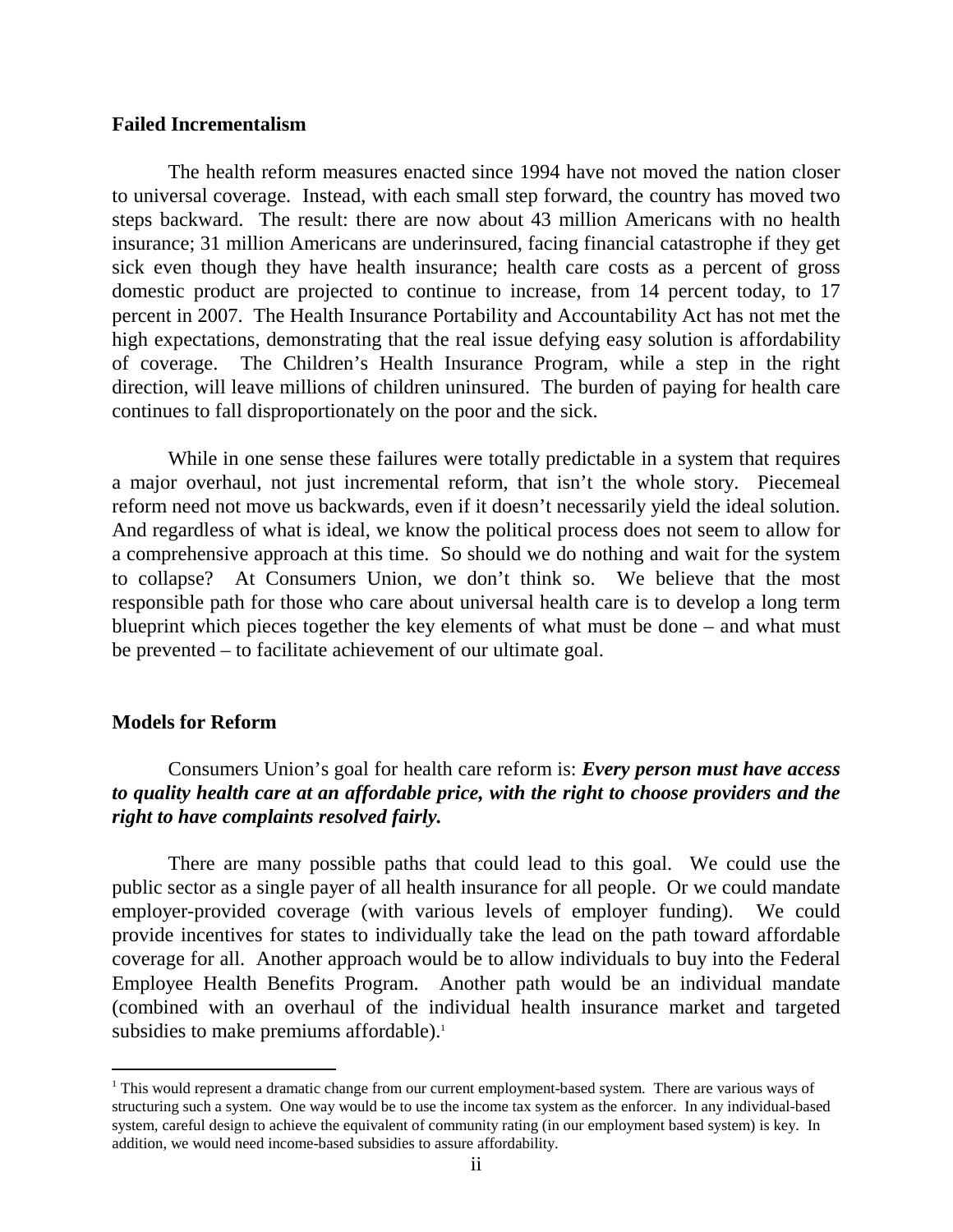#### **Principles to Guide the Path to Affordable Health Care**

The following principles should guide efforts to piece together enough health care reform to meet our ultimate goal of quality, affordable health care:

- 1. Broad pooling of risks (keeping the sick and the healthy in one broad risk pool.)
- 2. Progressive financing (with contributions based on ability to pay).
- 3. Targeted subsidies based on income (making coverage affordable to all, including all children, the working poor, early retirees).
- 4. *Meaningful* and understandable consumer choice (replacing frivolous variation in benefits with standard benefit packages).
- 5. Comprehensive benefits (including prescription drugs, caps on out-of-pocket costs, and no limits on lifetime benefits).
- 6. Healthy competition in the marketplace (prohibiting companies from profiting by excluding the sick from coverage).
- 7. Fair marketplace rules (leveling the playing field so that companies that meet consumers' needs are rewarded).<sup>2</sup>
- 8. High quality care (with protections for patients that assure full accountability for treatment decisions and create incentives for good outcomes).
- 9. Targeted programs for vulnerable populations (meeting the needs of the poor, the elderly, the disabled, and the very young).
- 10.Strengthened safety net (with consumer-friendly reforms of Medicare and expanded access and continuity of coverage for Medicaid).

### **Implications for Public Policy**

 $\overline{a}$ 

Changes that would move us forward include programs for early retirees and children, targeted subsidies for the unemployed and working families, a tax credit for families spending the most (as a percent of income) on health care, and expanded Medicare benefits. Changes that would be a step backward (continuing the path of failed incrementalism) include expanded Medical Savings Accounts, changing Medicare benefits from "defined benefit" to "defined contribution<sup>3</sup>," eliminating state benefit mandates (without creating a comprehensive standard benefit in their place), and exempting more insurers from state consumer protections.

 $2<sup>2</sup>$  In other words, companies that meet the needs of high-risk populations would not be penalized. One mechanism is risk adjustment that provides higher payments (i.e., transfers between health plans) to companies serving higher risks.

 $3A$  "defined benefits" means a fixed benefit package, while a "defined contribution" refers to fixed payments, e.g., through a voucher. The latter holds the potential to provide better budget control, while placing beneficiaries at risk of erosion of their benefits.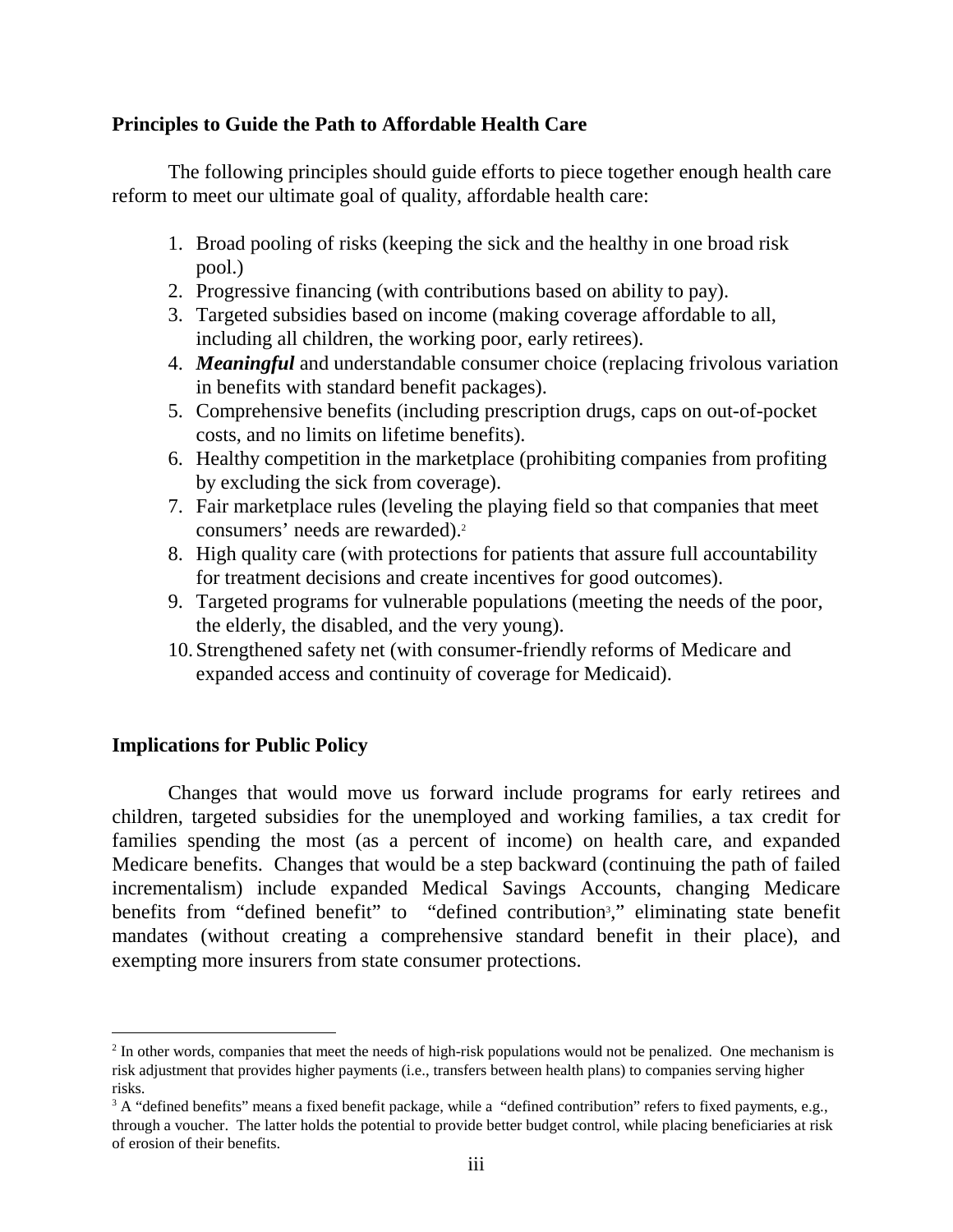#### **Conclusion – A Call for** *FAIR SHARE HEALTH CARE*

We need to move from our patchwork system characterized by gaps, toward a *tapestry* concept that weaves together into a coherent whole the various functional parts of the system, acknowledging that we are all in this together, and interdependent. Consumers Union needs to educate the public about the unfair burden the current health care system places on the poor and the sick. We need to help the nation define health care finance fairness – and work toward limits on families' exposure to out-of-pocket health care expenditures and premiums. We need to adopt as our motto, "Fair Share Health Care," with each American paying a fair share – and every American enjoying quality coverage.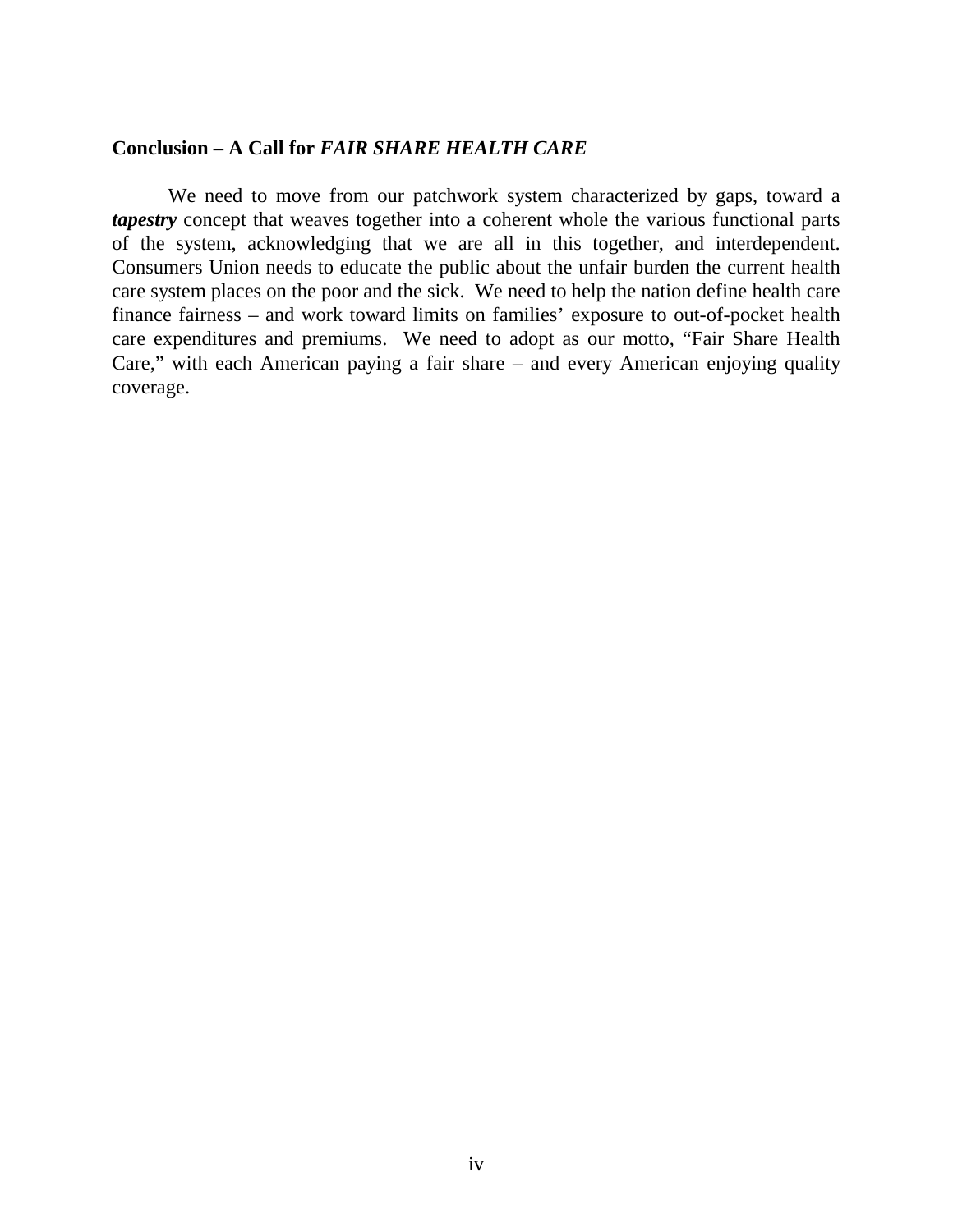### **BLUEPRINT FOR** *FAIR SHARE HEALTH CARE* **MAY 24, 1999**

### *Introduction*

The quest for a health care system that provides quality, affordable health care to all of America's citizens continues to be unfulfilled. Since 1937, efforts of Members of Congress and Presidents, Republicans and Democrats alike, to enact assorted national health bills have met the same fate: *failure*. The 1994 demise of President Clinton's attempt to enact the Health Security Act was followed by marketplace changes and piecemeal legislative efforts that leave American consumers at *greater* risk of being uninsured or underinsured. It is clear after decades of failure that the *easy* part of health reform is developing the policy models that lead to universal coverage. The more elusive, yet necessary, ingredients of success include effective Presidential and Congressional leadership, campaign finance reform, and a powerful pro-reform consumer-based grassroots movement. The sad reality may be that increased consumer hardship – rising out-of-pocket costs, reduced coverage, and increased risk of losing coverage – may be what it takes to light the ignition for a successful campaign to enact real reform.

### *What the Public Wants*

One of the reasons that health care reform has never been enacted by Congress is the difficulty in determining what the public truly wants from health reform. So much depends on individuals' situations – which vary widely. Are they insured or uninsured? Are they employed with an employer-based plan or not? Are they healthy or sick? There is not a consensus of views among the public. There were a variety of messages of public "wants" from the 1993 - 1994 health reform debate. Some of the lessons of that debate are:

- People want *choice*: choice of doctor, choice of health plan. By having choice, members of the public feel empowered to be in control of their health care situation.
- People want *quality*: Americans value the high quality of care -- "the best" health care in the world" that those able to receive care in our health care system enjoy.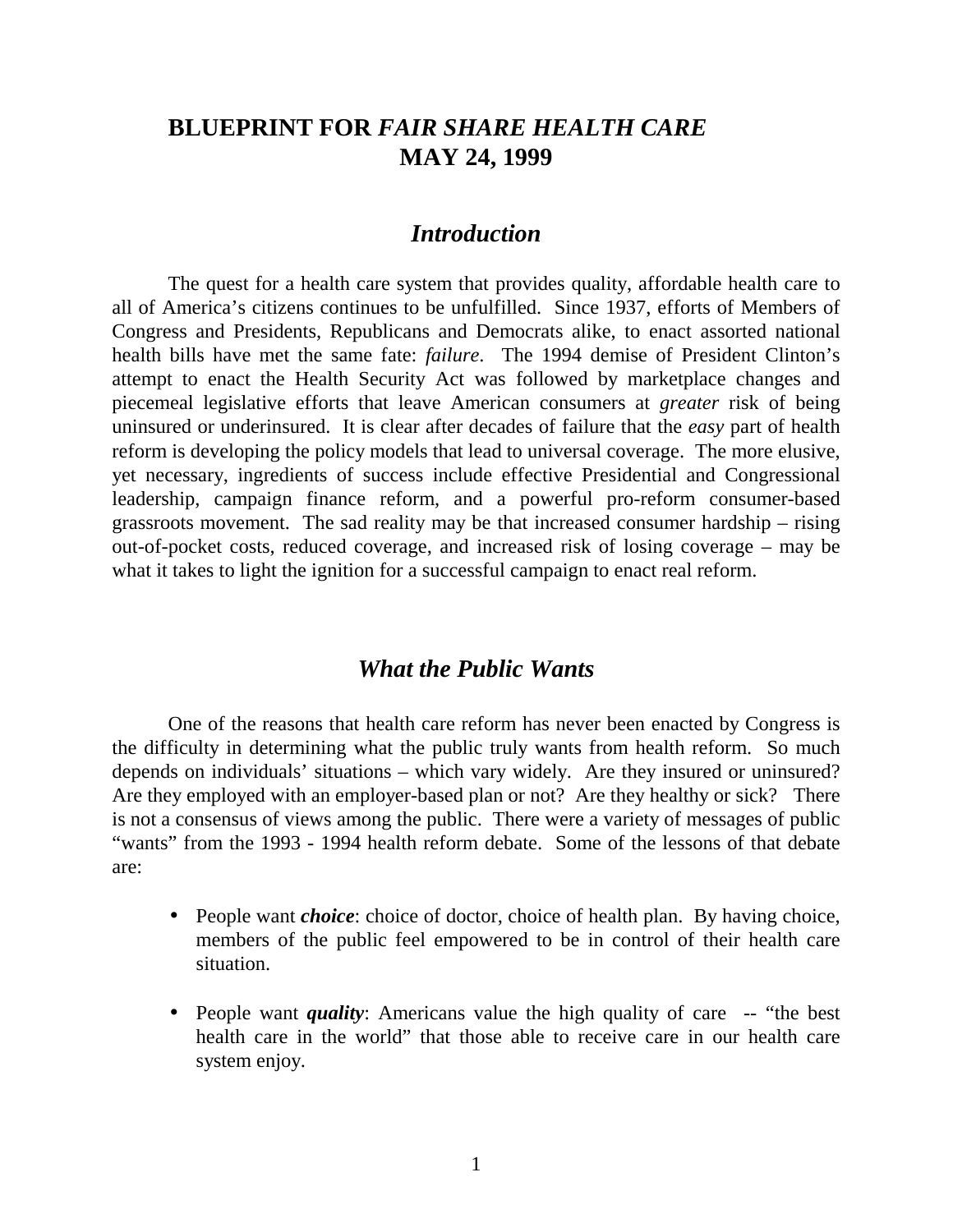- People want *prompt* health care: they do not want to be forced to face "queues" for care that mean delay of treatment, whatever their health care needs might be.
- People like *voluntary* programs, and this presents challenges to reform since the key to bringing average costs down is the largest possible risk pool.

The medical savings account (MSA) demonstration seems to have yielded another indicator of what consumers want. There seems to be a consensus that fewer consumers than expected have enrolled in the MSA demonstration program. While some people blame excessive government regulation, others say that the lack of enthusiasm stems from the public's desire to have first-dollar, comprehensive coverage.

The 1993 - 1994 debate also taught us what the American public does *not* want in their health care system. In general:

- People do not want *government* involvement in decisions about their health care. They prefer decisions to be made by doctors, not bureaucrats.
- People do not want rapid *change* in the system. If they are satisfied with the health care plan that they have (and it is important to remember that over 80 percent of nonelderly Americans have coverage), then they feel threatened by "reform."
- People do not want to pay *higher taxes or premiums*.
- People tend to oppose *rationing* of care whether by the government, profitoriented health plans, or unaffordably high prices.

Because of the absence of consensus, coupled with the fact that an overwhelming majority of Americans have coverage, public opinion is susceptible to being influenced by advertising that tries to sway opinion. Hence, the public was open to the loud message from "Harry and Louise" that made people feel threatened by change, building on the concern that they would lose their choice of doctor if the Clinton health plan were enacted. Ironically, in its place they now have the very system Harry and Louise cautioned against.

### *Health Care Market Failure*

Consumers Union continues to support working for a health care system that meets *all* consumers' needs, despite the lack of a public consensus. Whatever one's perspective on how to best expand health care coverage, there is agreement about the existence of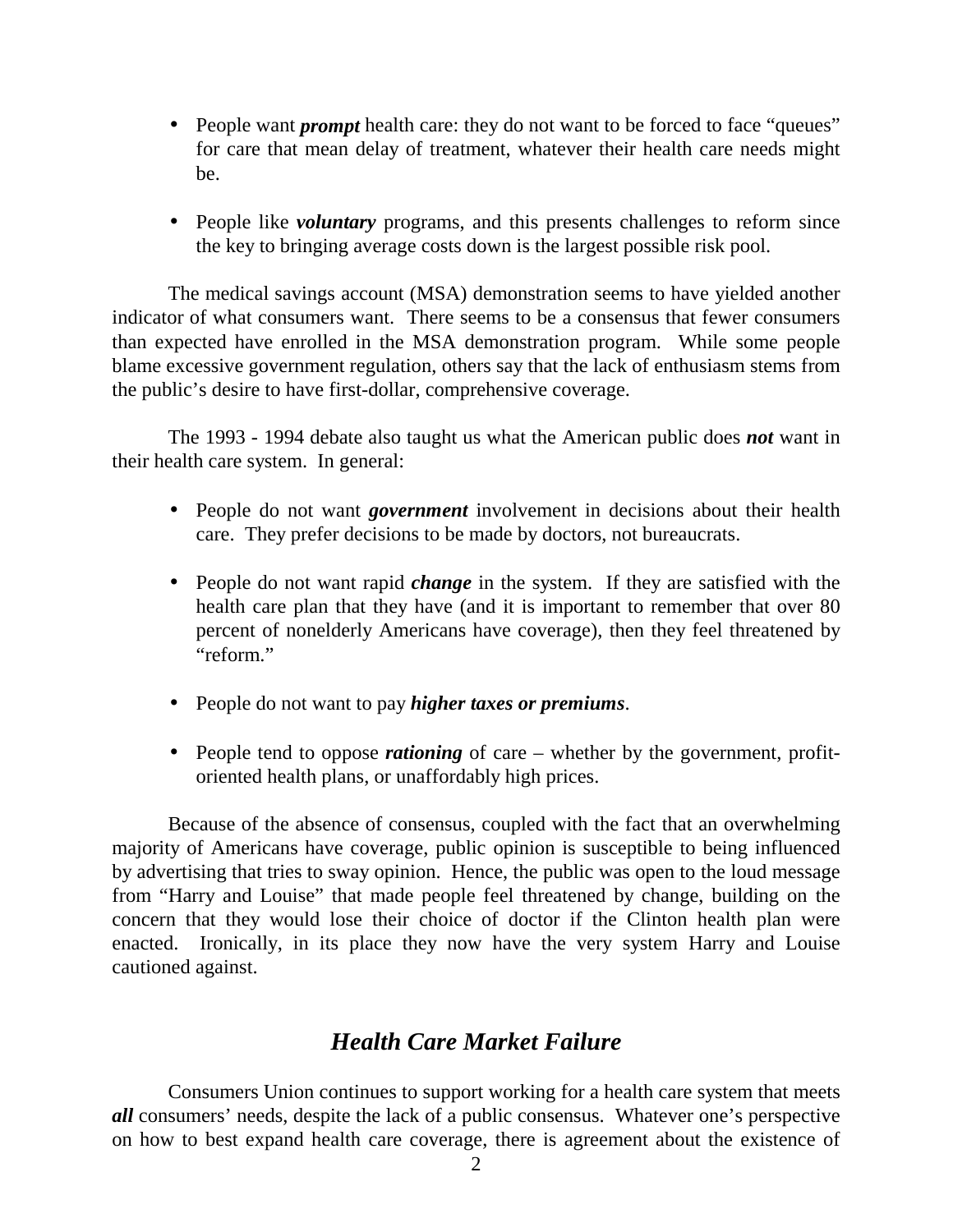market failure in the health care system. While Consumers Union has been devoted for over 60 years to providing information to consumers to help make a variety of consumer product and service markets work better, there are many sources of market failure in the health care system that make market-based solutions incapable of meeting all of our goals for the health care system. Some of the dimensions of market failure in the health care system are:

1. *Third-party (insurance) payment makes consumers less sensitive to the cost of health care.*

Since consumers don't have to pay directly the full cost of doctors' visits and hospitalization (once they've met their deductible), they may "demand" more services than they would if they faced the full cost.

2. *Americans are too compassionate to let gravely ill people be denied treatment because they can't afford it*

In most markets, there is acceptance that people with more disposable income can buy more expensive products, whether it is the market for cars, houses, or toasters. Yet when it comes to health care, there has been a fair deal of support for making sure that everyone's basic health care needs be met – whether through private insurance, Medicare, Medicaid, or so-called "charity care" provided by hospitals and doctors. This support is strong where there is a human face – a real person with a health care crisis – but not strong enough to forge a groundswell that insists on reform. Americans do not accept letting emergency rooms turn away bleeding patients, denying needed treatment to the poorest children, or denying acute health care to the elderly. Letting the marketplace price these people out of care is not acceptable to the public. (For sure, the level of support for health care for all varies, as does the degree of care that people support. Certain populations – the elderly, the poorest of the poor, and children – have been targeted for assistance).

3. *For many medical decisions, doctors, not consumers, are the decision-makers.*

Recently, there has been more focus on involving consumers in treatment decisions. But unlike other markets, it is doctors, not consumers, who have the expertise needed to shape decisions. Since it is consumers, not doctors, who pay the bill (either directly or indirectly), this disparity in decision-maker and payer introduces market-failure since doctors are not facing the price of the service that they recommend.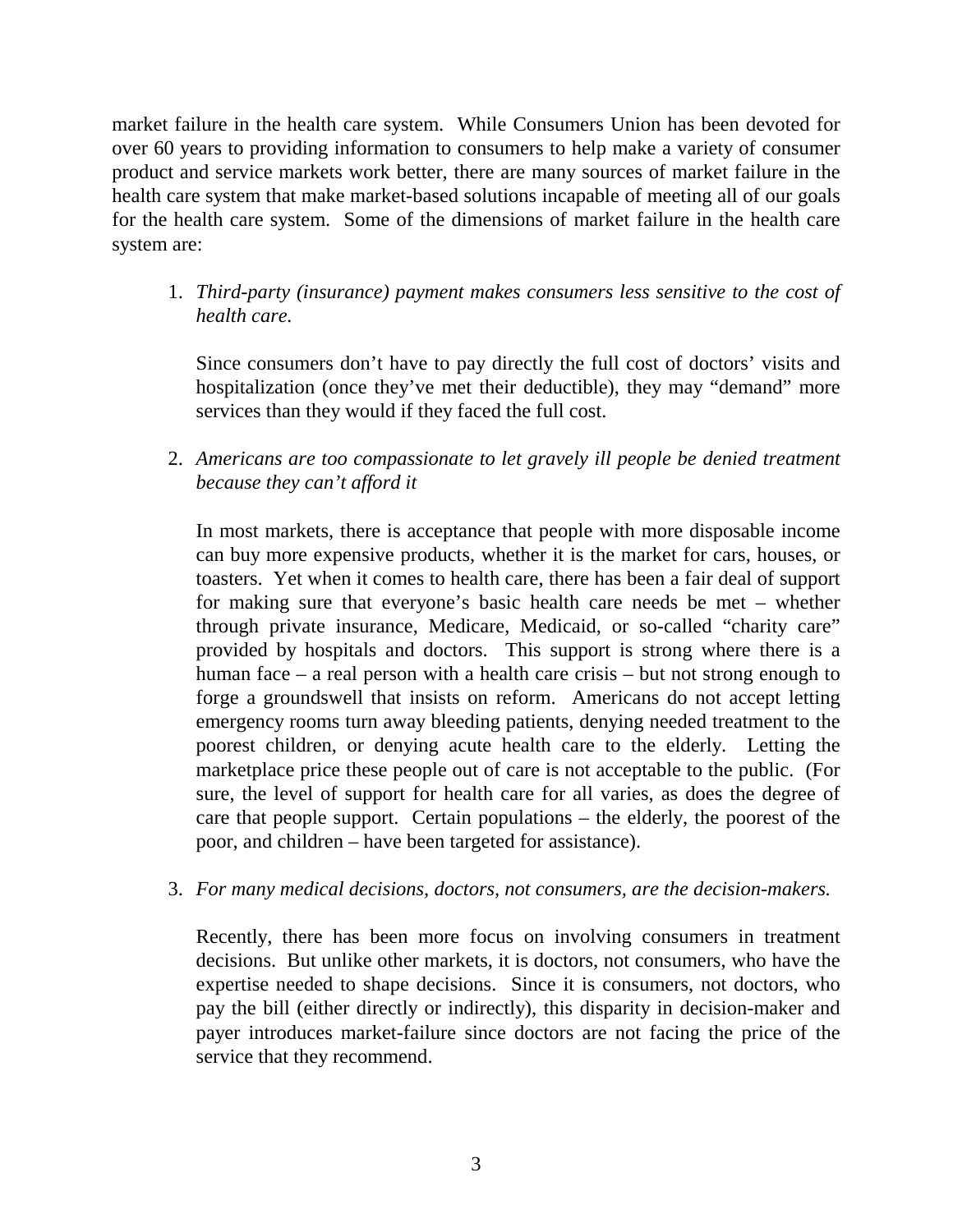#### 4. *Information is imperfect.*

Full and understandable information in the marketplace is a key to effective market performance. Yet the health care marketplace is characterized by inadequate information. Consumers do not know their doctors' medical malpractice records; they can not adequately compare the quality of care offered by competing health plans; they do not have a good basis for choosing between different hospitals and health care providers; they do not have the expertise, or resources, or time, in many cases, to make a fully informed decision about competing treatment alternatives.

#### 5. *Employers, not employees, often choose health plans for employees.*

Fewer than half of employees are able to choose from more than one health plan for their coverage. Without a large degree of choice, many consumers are not in a position to "discipline" the marketplace by "voting with their feet" - switching from one health plan to another.

6. *The cost of providing the "product" varies from one consumer to another.*

With most consumer goods and services, the cost of providing the good or service to one individual (at a given place and time) is the same as the cost of providing it to another. This is not the case with health insurance, since there is a high degree of variation in health costs – based on age, sex, and basic health condition. Insurers understand this variation well, and have a strong incentive to avoid people with higher expected costs (or charge a high price). And there is an interdependence among consumers – in any given risk pool, higher expenditures by one member can lead to higher premiums for the others. Similarly, if healthy consumers choose to enroll in high-deductible health plans, this "selection" can ultimately result in higher premiums for less-healthy consumers who wish to continue to have comprehensive, traditional policies. Unless the government steps in to adjust the premiums people face, consumers pay varying prices for what may appear to them to be identical policies.

#### 7. *Power of special interests*

The voice of special interests – doctors, insurance companies and managed care health plans, pharmaceutical companies, trial lawyers, employers – tends to be very loud and strong before Congress, and too often drowns out the voice of people most in need, in particular the uninsured and underinsured. In a sense, this results in market failure because government policy shapes the health care marketplace, and too often it the special interests, not the consumer interests, that have the most influence on these public policies.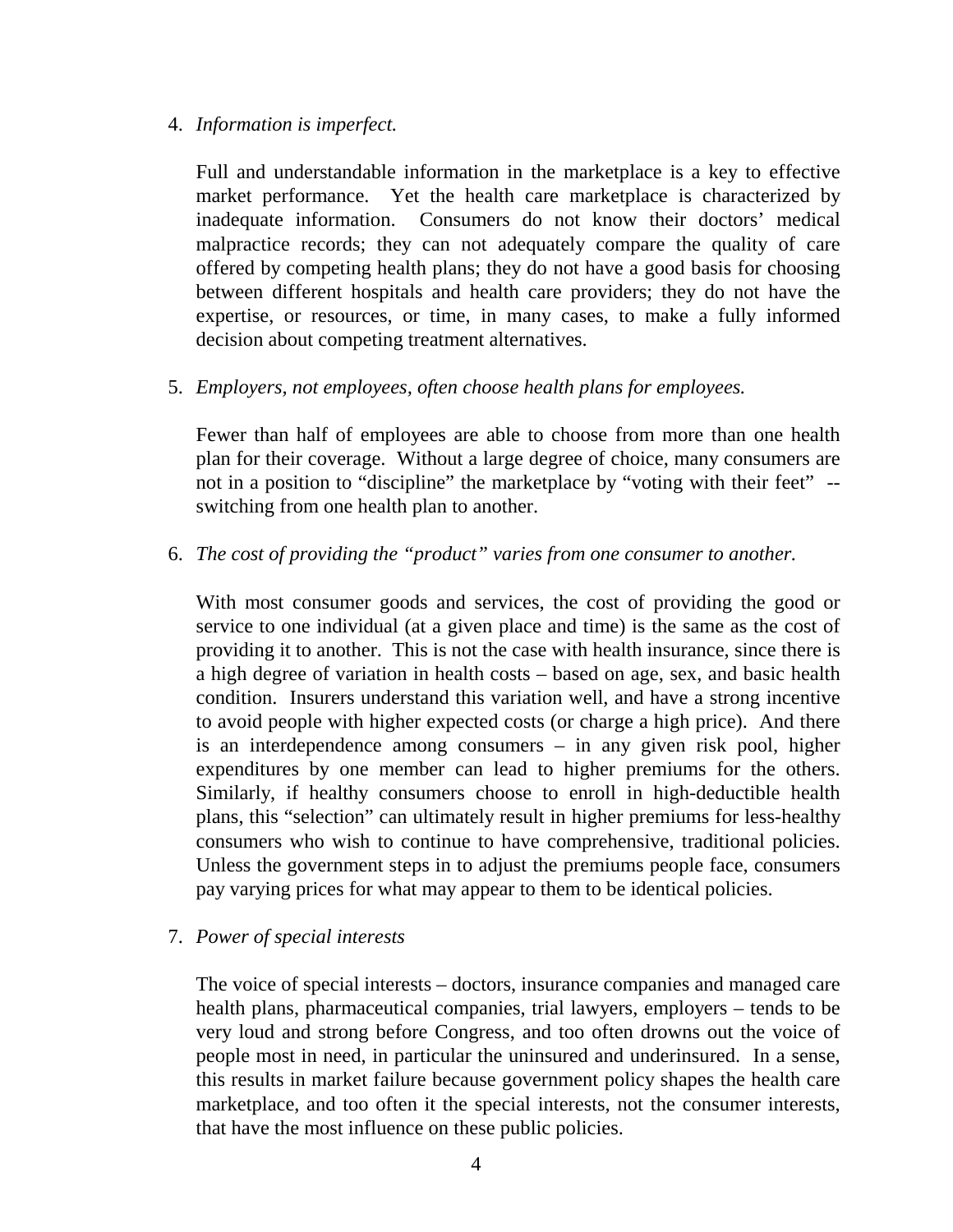### *Failed Incrementalism*

After Congress failed to enact comprehensive health care reform in 1994, Consumers Union (like others) was forced to respond to incremental health care initiatives. As a result, we developed a short-term, modest consumer agenda for health care reform<sup>4</sup> which included the following goals:

- Preserve Medicare benefits in real terms.
- Preserve Medicaid as a safety net for the poor.
- Build consumer protections into managed care plans.
- Improve the private health insurance market (for example by making policies affordable to people who have pre-existing conditions).
- Contain health care costs.
- Improve the ability of consumers to make sound choices in the health care marketplace.
- Make it easier, not harder, for states to enact health reform and protect consumers.
- Improve the private health insurance marketplace for seniors.
- Expand health care coverage of children.
- Enact campaign finance reform.

 $\overline{a}$ 

Indeed, Congress did pursue an incremental strategy on health care, enacting the Health Insurance Portability and Accountability Act in 1996 (i.e., the Kassebaum-Kennedy Act), supposedly making health insurance "portable" when you changed jobs, and the Children's Health Insurance Program of 1997, which aimed to expand health insurance coverage to children.

And where are we today on our goal of affordable health care coverage? The reality of recent Congressional incrementalism has been "one step forward, two steps back."

<sup>4</sup> Rhoda H. Karpatkin and Gail E. Shearer, "A Short-Term Consumer Agenda for Health Care Reform," *American Journal of Public Health,* October 1995, Vol. 85, No. 10, pp. 1352-1355.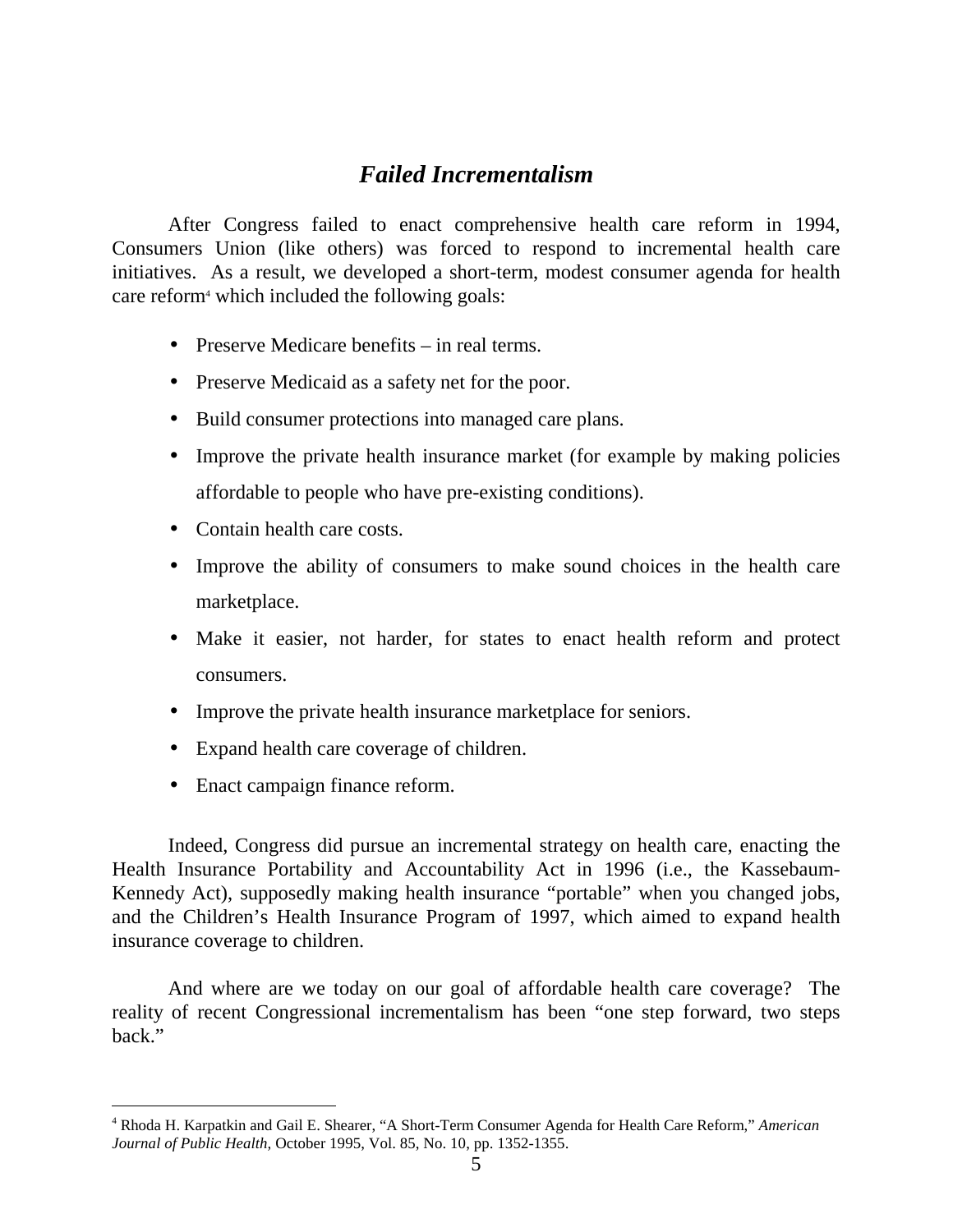- The number of uninsured Americans has increased to about 43 million, approximately one sixth of the population.
- The number of underinsured Americans has increased to about 31 million. These are consumers who have insurance yet are at risk of facing health care costs exceeding 10 percent of their income.
- While health cost increases in recent years have been modest when compared with increases over the past two decades, health care spending continues to consume a growing share of the gross domestic product, with the percent projected to increase from 13.6 percent today to 16.6 percent by 2007.<sup>5</sup>
- Some analysts estimate relatively low increases in health care inflation (3.3) percent in 1998)<sup>6</sup>, while other indicators show premiums continuing to increase faster than inflation. For example, average federal employee health benefits program premiums will increase 10.2 percent in 1999.<sup>7</sup>
- The reality of the private insurance market, in which insurance premiums are largely unregulated, has served to undermine the goals of The Kassenbaum-Kennedy Act by raising premiums for those who were meant to be helped.
- While the 1997 Children's Health Insurance Program provided \$24 billion of funding over a 10 year program to increase coverage of children, welfare reform has led to *decreases* in Medicaid coverage for children. It is estimated that 4.7 million children are eligible for Medicaid yet not enrolled.<sup>8</sup> Even with the Children's Program and increased Medicaid outreach, millions of children will remain uninsured.
- Over half of families headed by a person 65 or older pay more than 10 percent of their income on out-of-pocket costs and premiums.
- The burden of paying for health care falls disproportionately on the poor and the sick. Families with income below poverty spend more than 16 percent of their income on premiums and out-of-pocket costs. People in the top 10 percent of health care spending face out-of-pocket costs four times as high as the average.

 $\overline{a}$ 

<sup>&</sup>lt;sup>5</sup> Sheila Smith, National Health Statistics Group, Health Care Finance Administration, article to be published in September/October 1998 issue of *Health Affairs*.

<sup>&</sup>lt;sup>6</sup> Paul Ginsburg, Center for Studying Health System Change, and Jon Gabel, KPMG Peat Marwick, upcoming article in September/October 1998 *Health Affairs.*

<sup>7</sup> Office of Personnel Management, reported in *Washington Post,* Stephen Barr, September 13, 1998.

<sup>8</sup> AHCPR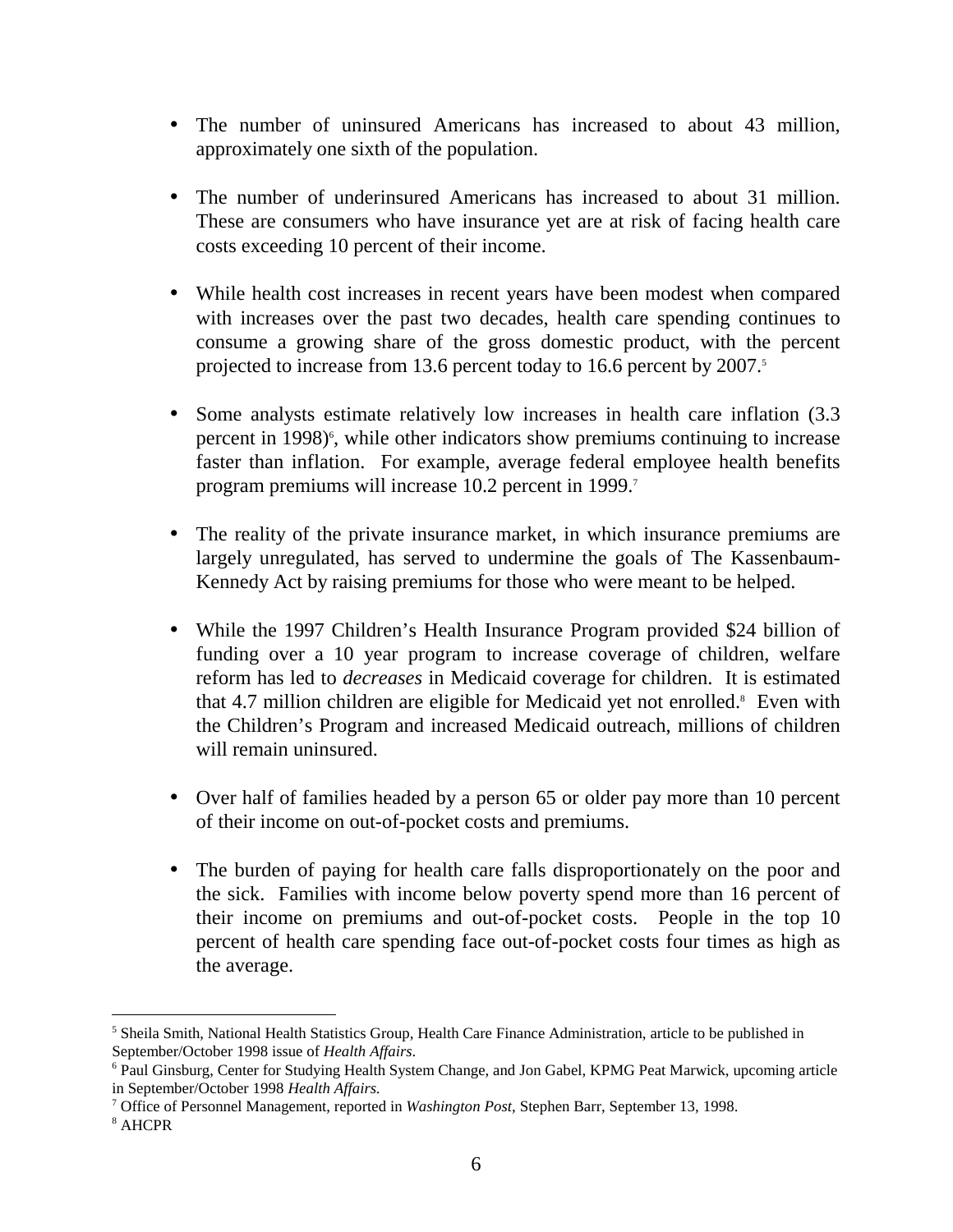• Though over 75 percent of Americans are enrolled in some form of managed care, they have no assurance that they will get needed medical care.

While in one sense these failures were totally predictable in a system that requires a major overhaul, not just incremental reform, that isn't the whole story. Piecemeal reform need not move us backwards, even if it doesn't yield the ideal solution. And regardless of what is ideal, we know the political process does not seem to allow for a comprehensive approach at this time. So should we do nothing and wait for the system to collapse? At Consumers Union, we don't think so. We believe that the most responsible path to affordable health care is to develop a long term blueprint which pieces together the key elements of what must be done  $-$  and what must be prevented  $-$  to facilitate achievement of our ultimate goal.

### *Models for Reform*

Developing the policy models that will achieve affordable health care for all is the easy part. The principles that guided us during the 1993 to 1994 reform effort were:

- **Universal access to quality health care** for all U.S. residents regardless of age, income, employment status or health status;
- **Cost containment** with a national health-care budget and control over wasteful paperwork and procedures;
- **Fair-share financing** with savings from cost containment as a central funding source and additional funding obtained on a fair and equitable basis;
- **Public accountability** with consumers represented on all boards overseeing health care;
- **Freedom of choice** so that consumers can choose their doctors and where they will seek health care.

In 1997, Consumers Union's health care team developed the following vision statement to help guide our advocacy efforts:

> *Every consumer must have access to quality health care at an affordable price, with the right to choose providers and the right to have complaints resolved fairly.*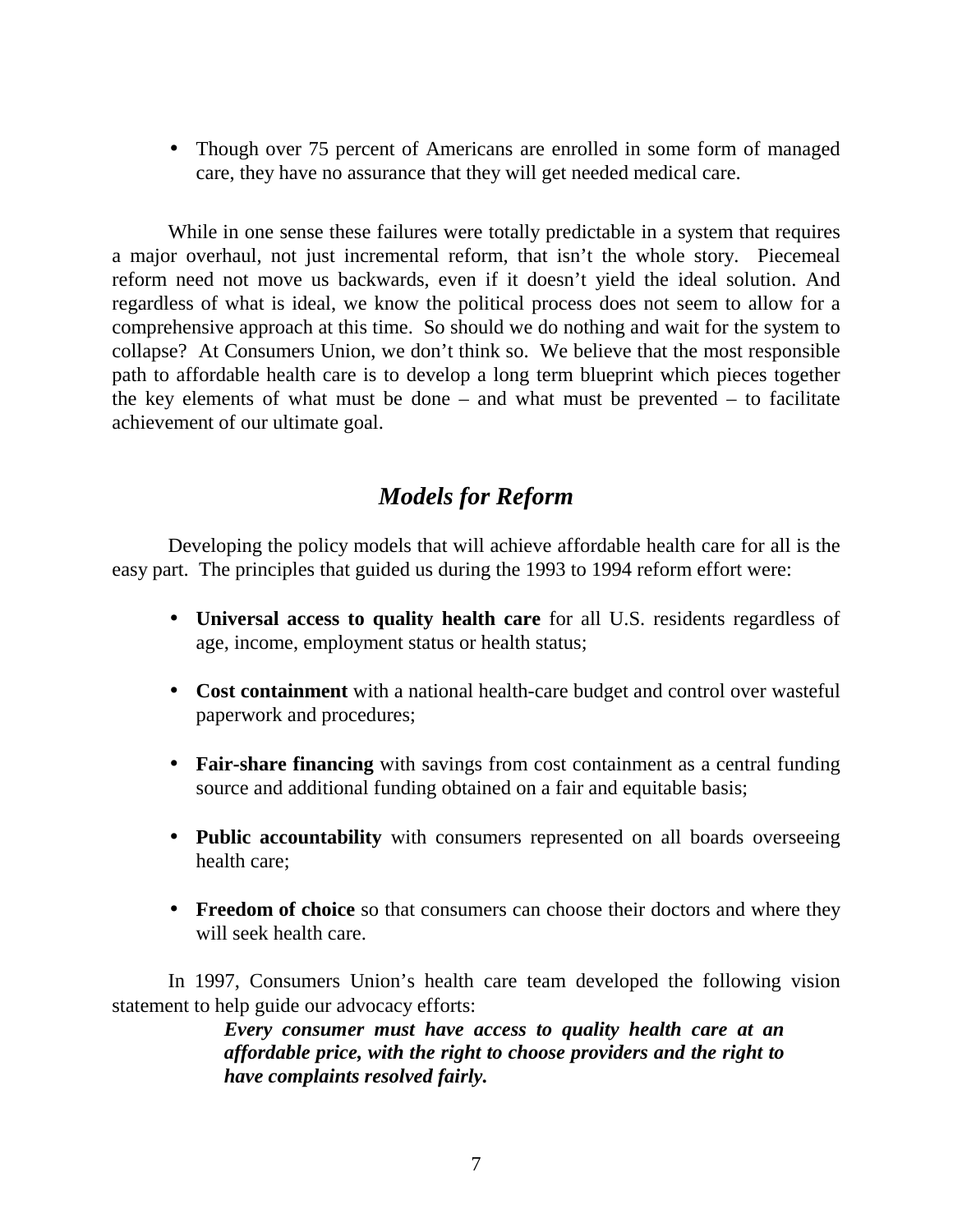There are many possible paths that could lead to this goal. One relatively efficient model for meeting these principles and this updated vision statement is a single-payer system, such as expansion of Medicare. Another is an employer mandate model, such as the Health Care for Working Families Act introduced in the 105<sup>th</sup> Congress by Senator Kennedy. Senator Wellstone's Health Americans Act, also introduced in 1998, would let states take the lead in creating the reform model, while working toward a universal system that would limit the financial exposure faced by American families. Expanding the Federal Employees Health Benefits Program (FEHBP) to all Americans is another approach that was popular during the 1993-1994 debate. An individual mandate – combined with a major overhaul of the individual health insurance market and targeted subsidies to make premiums affordable  $-$  is yet another option that could achieve these principles. Some of these models would require considerable fine-tuning to assure that all gaps are closed. But the important point is that there are many different paths to achieving quality health care at an affordable price.

### *Elements of the Path to Affordable Health Care*

It is clear that there are more than enough models for health care reform. At the same time, there are countless proposals that may be called health care reform but that do not necessarily move us in the direction of quality, affordable care. Without effective leadership, campaign finance reform, and strong consumer-based grass-roots momentum for meaningful health care reform, there will undoubtedly be a plethora of health care proposals. Advocates of affordable coverage for all need to have a framework for evaluating these proposals, so that we can form alliances to promote piecemeal changes that truly do move closer to universality and to block initiatives that undermine the fundamental conditions necessary for evolving our health care system toward universality. Below is our attempt to begin to build such a framework.

#### *1. Broad pooling of risks*

This controversial issue is at the core of philosophical divisions on health care. It pits supporters of unabated individual freedom and responsibility against those who believe we should join forces as a community to meet everybody's needs. Members of the former group would prefer high deductibles, medical savings accounts, increased privatization, and (at the extreme) self-insurance. Members of the latter group, such as supporters of the Medicare program, would favor cross-subsidization of the sick by the healthy, community rating, and comprehensive benefits packages.

Consumers Union strongly favors broad pooling of risks. We have serious reservations about policy proposals that split the healthy from the sick, driving up premiums for sick people whose options are limited. We have concerns about proposals that allow private insurers to subtly market policies to relatively healthy people, leaving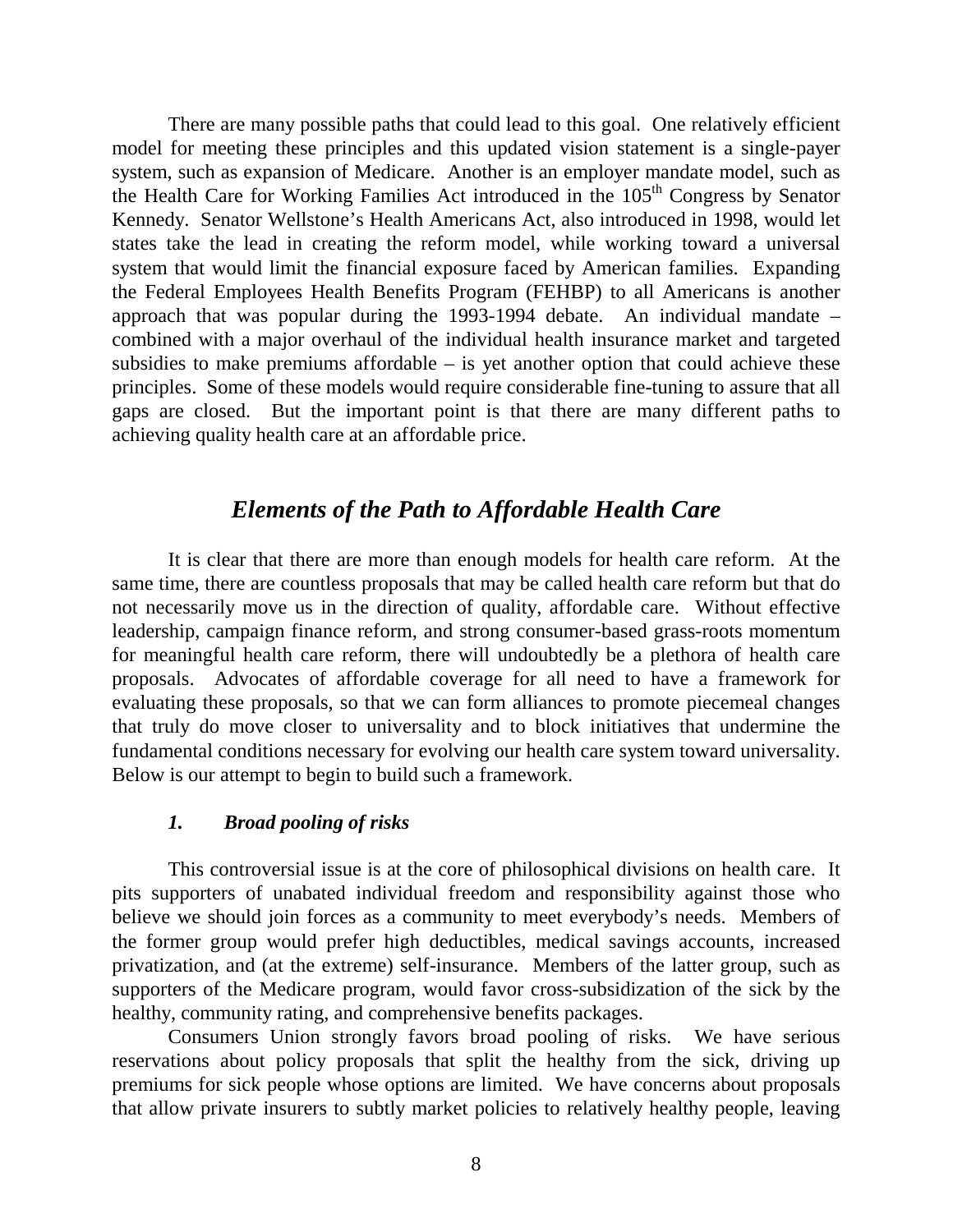the high risks for the tax-payer financed safety safety net – if they are poor enough, old enough, or sick enough.<sup>9</sup>

At the core of the need for broad risk-pooling is the fact that there is substantial variation in each individual's need for health care at any particular point in time. In any one year, most people are healthy. While average per capita health expenditures were nearly \$3,000 in 1996, all but the top 20 percent of health care spenders spent less than this. The top 10 percent of spenders accounted for over 70 percent of health care costs in 1996.10 This variation in risk exists across different income levels, age levels, and insurance status.

It is possible to devise ways of rewarding a healthy life-style without fragmenting the risk pool. If good health is not a sufficient reward, public policy should take steps to reward those who lead a healthy life style – especially those who avoid cigarettes. Possible steps include discounts on premiums. But our nation's health care system must be driven by compassion for those who have health care needs due to illness, disease, accident-related injuries, genetic diseases, and congenital birth defects, often through no fault of their own. The only way to make high quality health care affordable to *all*, even the sick, is by keeping the healthy and sick in one broad risk pool.

### *2. Progressive financing*

Were we creating a health care finance system from scratch today, it would be very unlikely that our nation's health policy experts would create a finance system like the one that presently exists. Few people realize that one of the biggest federal health care programs is a public policy that, by design, offers bigger benefits for higher tax brackets. Key features of today's health care system:

- ♦ Our employer-based health care system is financed primarily by premiums, which are not income-adjusted, and therefore extremely regressive. While average employer paid premiums were about \$2,400 per employee in 1996, and average family premiums were about \$750, in reality employees pay the bill (when their employer pays premiums directly) through reduced wages. Low wage employees simply can not afford the coverage that they need; it should not come as a surprise that they are the least likely to have coverage.<sup>11</sup>
- ♦ During 1998, the country excluded \$248 billion from income taxation because of employer-paid health insurance premiums.12 This exclusion alone cost the federal government \$66 billion in 1998. Total tax expenditures by the federal

 $\overline{a}$ 

<sup>&</sup>lt;sup>9</sup> Or covered through subsidies from premium-payers, hidden from public view.

<sup>10</sup> Table 7, *Hidden from View – The Growing Burden of Health Care Costs*, Consumers Union, January 1998.

<sup>&</sup>lt;sup>11</sup> Table 5, *Hidden from View – The Growing Burden of Health Care Costs*, Consumers Union, January 1998.

 $12$  Table 13-2, 1998 Green Book Committee on Ways and Means, U.S. House of Representatives.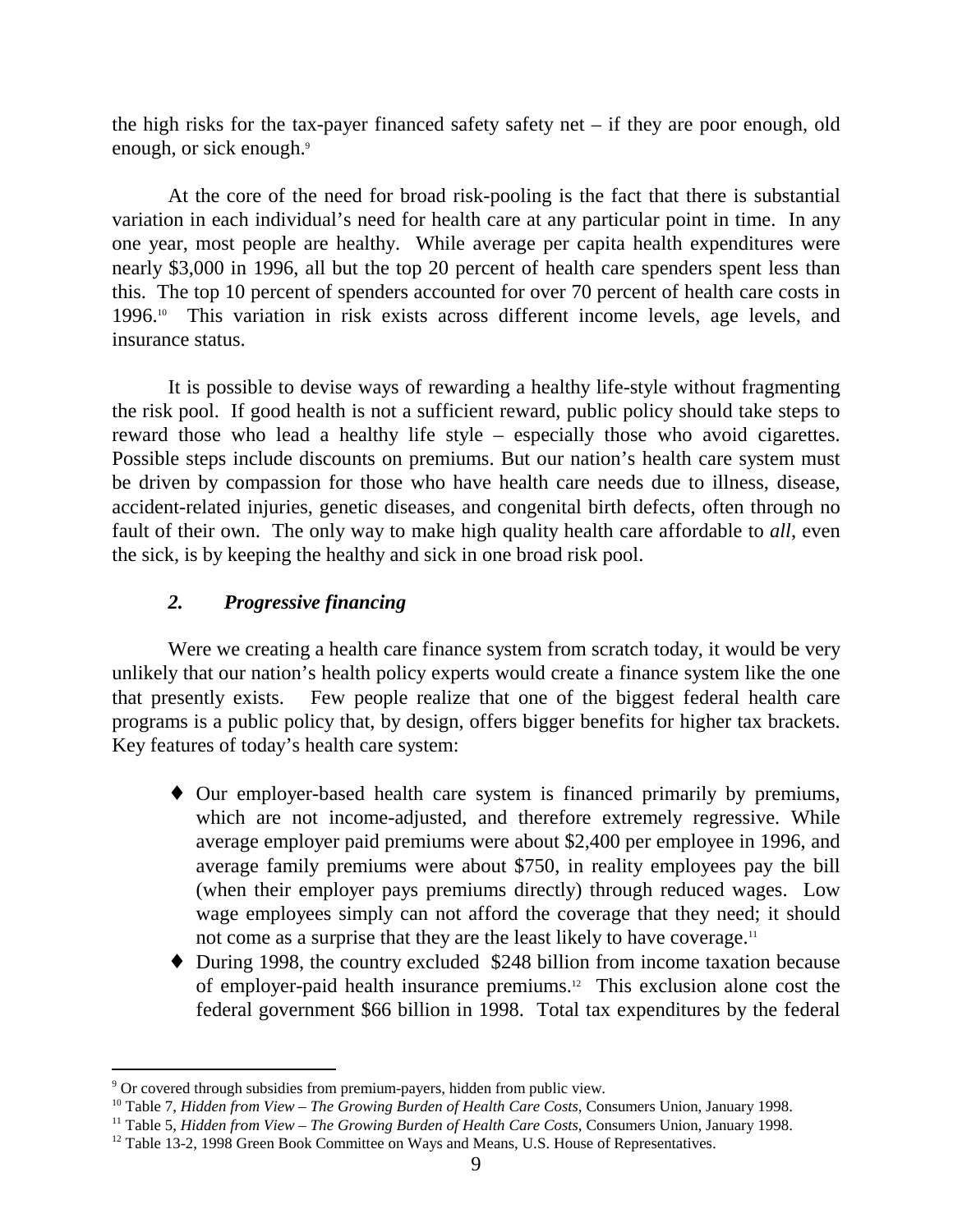and state government<sup>13</sup> equaled \$125 billion in 1998.<sup>14</sup> This is an alarmingly high figure when compared with the cost of providing safety net coverage for the poor through Medicaid – total federal and state costs are estimated at \$185 billion in 1998. Medicare, the safety net for seniors and the disabled, is expected to cost \$221 billion in 1998.<sup>15</sup> These exclusions benefit those in higher tax brackets far more than those in lower tax brackets. If your wage is low and your employer provides no coverage, your tax benefit is zero and you are likely to be uninsured. If your income is \$100,000 and your employer pays a \$10,000 premium for your health coverage, your tax benefit is about \$3,900 (considering federal taxes only). An estimated 69 percent of federal health benefits tax expenditures benefit the 36 percent of the population with the highest incomes (over \$50,000 per year).16 It is unlikely that *any* Congress would enact today a policy that so blatantly benefits the rich and leaves the working poor at high risk of being uninsured.

For fairness sake, we need to build more *progressivity* into our health finance system. We need to search for opportunities to replace tax policy that benefits those in high tax brackets with fair tax policy that provides comparable benefits to all, including the working poor and middle income families. We need to search for opportunities to replace regressive policies with progressive and even proportional taxes, where payments to the system increase as ability to pay (i.e., income) increases. Where possible we need to transform tax deductions into tax credits, which would substantially target relief to low and moderate income families.

#### *3. Targeted Subsidies*

In order to both make health care coverage affordable and build toward universal coverage (hence fostering a broad risk pool), we will need to provide targeted subsidies to make health insurance affordable to people with low and moderate family incomes. The need for subsidy is clear; a family of four with income twice the poverty level would have to pay 20 percent of its income for health insurance, if purchased in the open market (outside of employment).17 The easy challenge is identifying worthy groups to subsidize. Some good candidates include unemployed people (who risk losing any protections offered by the Kassenbaum-Kennedy Act if they have a lengthy interruption in health

 $<sup>13</sup>$  Including this exclusion, as well as the exclusion for reimbursement accounts, the medical expense deduction, the</sup> exclusion of health benefits from Social Security and Medicare HI taxes, and state income tax expenditures.

<sup>14</sup> John Sheils and Paul Hogan, "Cost of Tax-Exempt Health Benefits in 1998," *Health Affairs*, March/April 1999, p. 178.

<sup>&</sup>lt;sup>15</sup> "1998 Green Book," Committee on Ways and Means, U.S. House of Representatives, 1998, p. 104.

<sup>&</sup>lt;sup>16</sup> Sheils and Hogan, op. cit. p. 181.

<sup>17</sup> Jon Gabel, Kelly Hunt, and Jean Kim, KPMG Peat Marwick, LLP, *The Financial Burden of Self-Paid Health Insurance on the Poor and Near-Poor*, The Commonwealth Fund, November 1997.

http://www.cmwf.org/health\_care/gabel251.html. (Note: 41 percent of a four-person family's income if income is at the poverty level. A single person would have to spend 16 percent of her/his income if at 200 percent of poverty, and 32 percent if at poverty level.)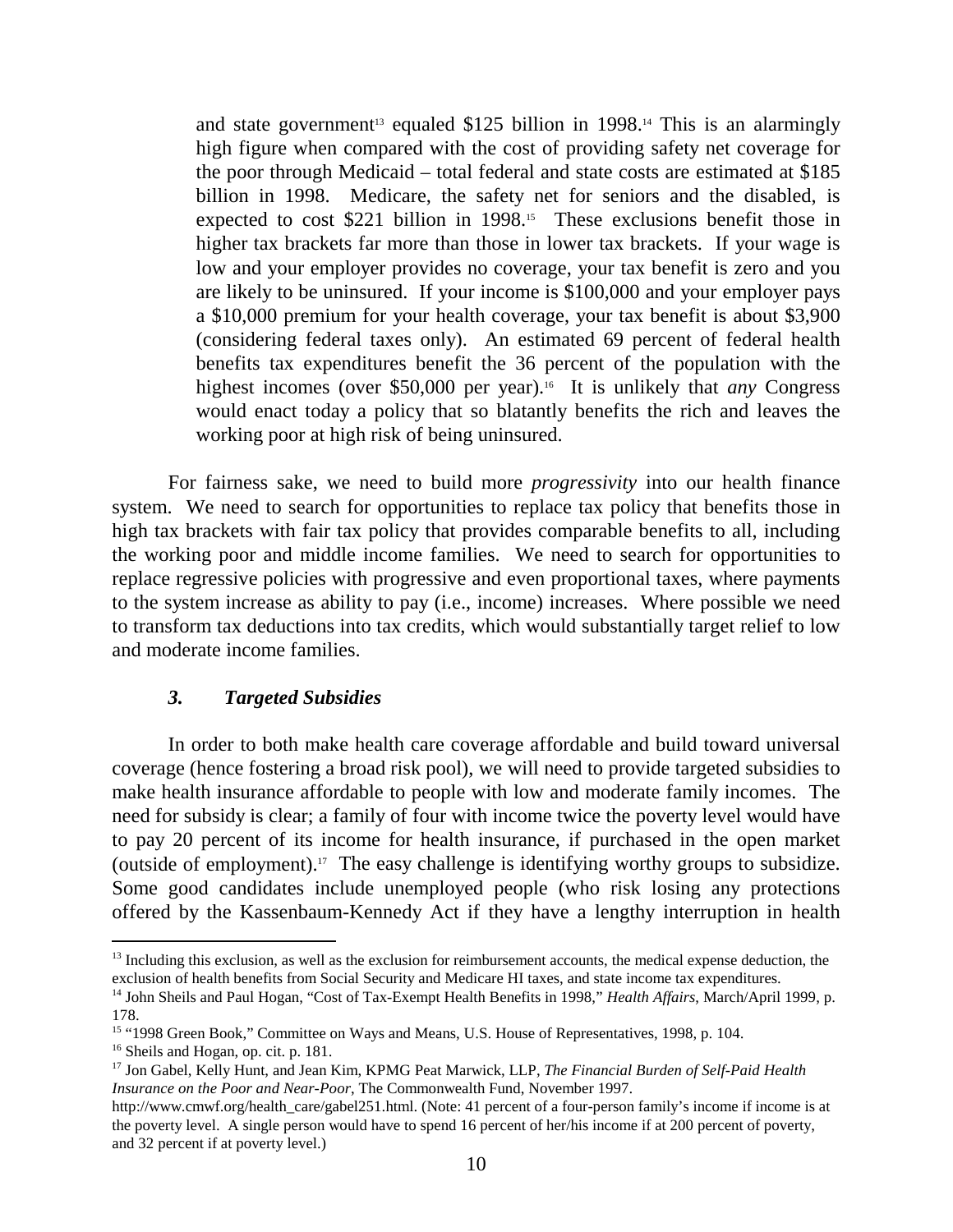coverage), the working poor (who are least likely to benefit from employer-provided health insurance), and children (many of whom will remain uninsured even after Children's Program is fully implemented). The harder challenge is raising the tens (and even hundreds) of billions of dollars needed each year to fund these subsidies.

#### *4. Meaningful Consumer Choice*

Consumer groups have supported freedom of choice of provider as a core value for many years. If consumers have the power to choose their doctor, and "vote with their feet," or at least the option of a health plan with choice, then they will have the power to exert considerable control over their personal health care destiny. Over the past decade, the growth of managed care has meant erosion of this freedom, though recent consumer demand for choice has resulted in expanded choices with managed care plans. Yet today, many consumers have neither the ability to choose between alternative health plans, nor the ability to select their own doctor. Many have no choice but a restrictive health maintenance organization. People in rural areas face limited choices.

In 1997, Congress enacted Medicare+Choice – an ironic name for a new policy that adds confusion to a health care system that has offered seniors and the disabled far more choice than any other health insurance system. Medicare beneficiaries are not celebrating new options such as medical savings accounts (where deductibles can be as high as \$6,000) or private fee-for-service options (in which they are no longer protected against unrestricted doctors' bills). In fact, insurers must understand seniors' interests; insurer interest in selling Medicare MSA's or private fee-for-service plans has been minimal.

Consumers need *meaningful* choice in the marketplace. They need an array of reasonable options. Frivolous variation in benefits (for example, through tiny variations in the definitions of key terms) undermines competition in the marketplace and merely confuses consumers, making apples-to-apples comparisons impossible. *Standardization* of benefits is one way to promote meaningful choice. In 1990, Congress enacted reform that led to 10 standard benefits packages in the Medicare supplement insurance market, eliminating confusion and making it more difficult for insurance agents to confuse and mislead consumers.

Furthermore, policy makers should not introduce choice without being concerned about the implications of consumer choice on the system. In other words, if new options will attract relatively healthy people or relatively sick people, then Congress should make sure that some mechanism is developed to assure that everyone continues to pay his or her fair share. (Economists call this risk adjustment – and continue to bemoan the fact that risk adjustment efforts are at an early stage of development).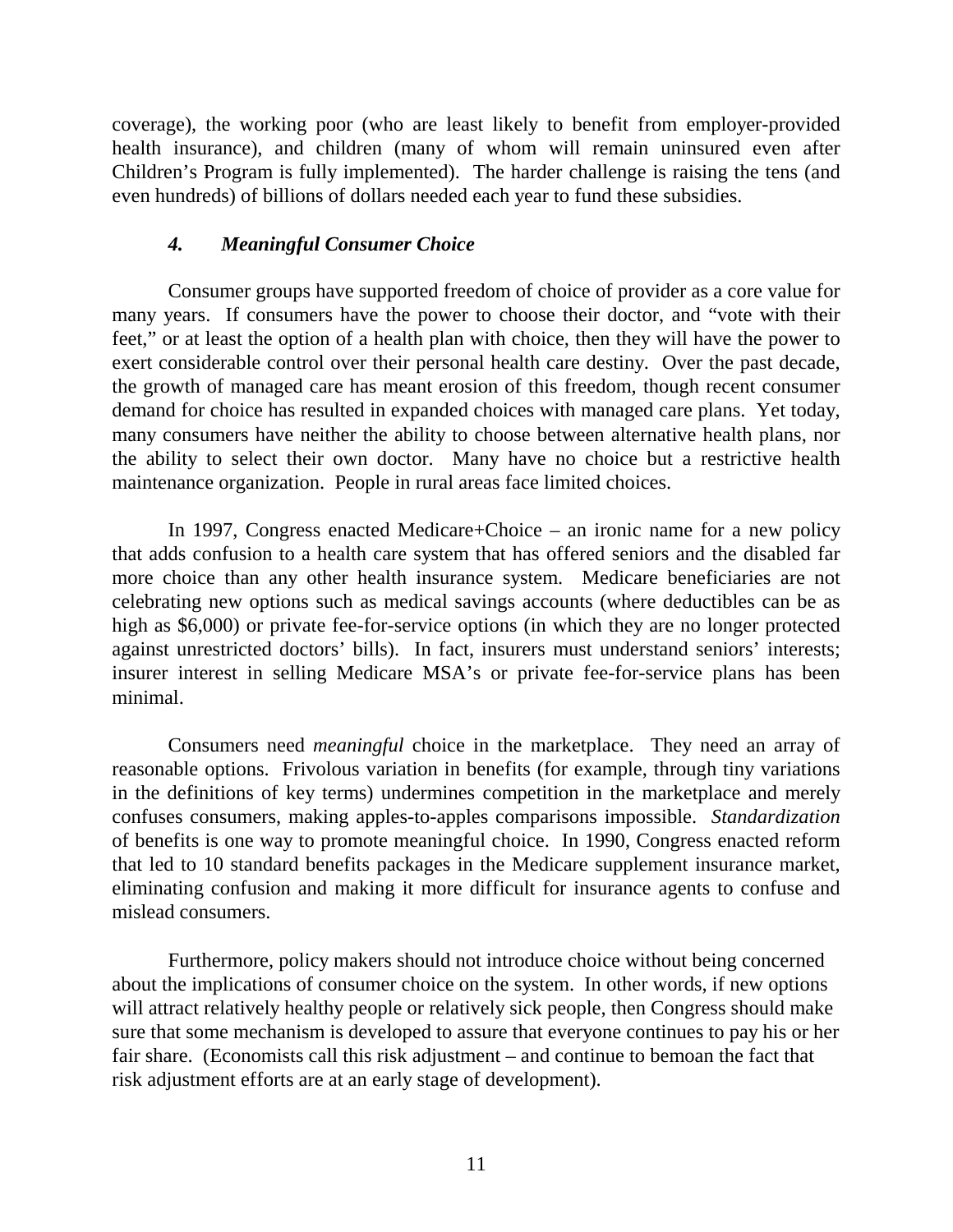The bottom line on choice – whenever seniors, employees, Medicaid beneficiaries, individuals, or the disabled are choosing a health plan, the choices that they face should meet the *"kitchen table test."* Can the choices be lined up on the kitchen table allowing consumers to compare apples-to-apples, making an informed decision about coverage that will truly meet their needs?

### *5. Comprehensive Benefits*

One of the hidden tragedies of today's health care system is that many people who have health insurance coverage lack true security because of gaps in coverage. Many policies (including Medicare) lack coverage for prescription drugs. Many have limits on lifetime benefits that are unrealistic and inadequate in the event of a catastrophic illness such as paralysis. Many lack limits on out-of-pocket costs. Recently "created" insurance policy options – medical savings accounts – have high deductibles (e.g., \$4500 for a family). The bottom line: 31 million Americans are *underinsured* and risk financial devastation in the event of a catastrophic illness.

As the ongoing (and never ending) debate of how to pay for health care continues, it is important that policymakers keep in mind the fact that policies riddled with loopholes do *not* translate into lower health care costs. They merely transfer costs from those who pay premiums to those in our society who are the sickest, and face burdensome out-ofpocket costs. Standard benefit packages could eliminate loopholes, improve market performance, and reduce the ranks of the underinsured.

### *6. Promote "Healthy" Competition*

It is essential that policymakers recognize that "health care" is not a product like toasters or cars. Rules of competition that work well in a market for toasters or cars do not work well in a market where bottom-line profitability depends on who is purchasing the product (in this case, an insurance policy). Because health risks vary substantially, insurance companies can build their profits substantially by excluding from coverage even a small amount (e.g., 10 percent) of applicants. A competitive environment where insurance companies compete by avoiding the sickest applicants, leads to denial of coverage (and high premiums) for people with pre-existing conditions and risk pools that divide the healthy from the sick. Policymakers must set fair rules that prohibit *unhealthy* competition and that encourage *healthy* competition. Unhealthy competition is fueled when insurance companies are allowed to deny coverage to high risks, and charge premiums without restriction. Tools that help promote healthy competition include standardization of benefits (to facilitate informed choice), greater freedom of choice of health plan by consumers, and risk adjustment (so that companies that sell only to the healthy must help pay for the bills for the sick as well).

### *7. Establish Fair Marketplace Rules*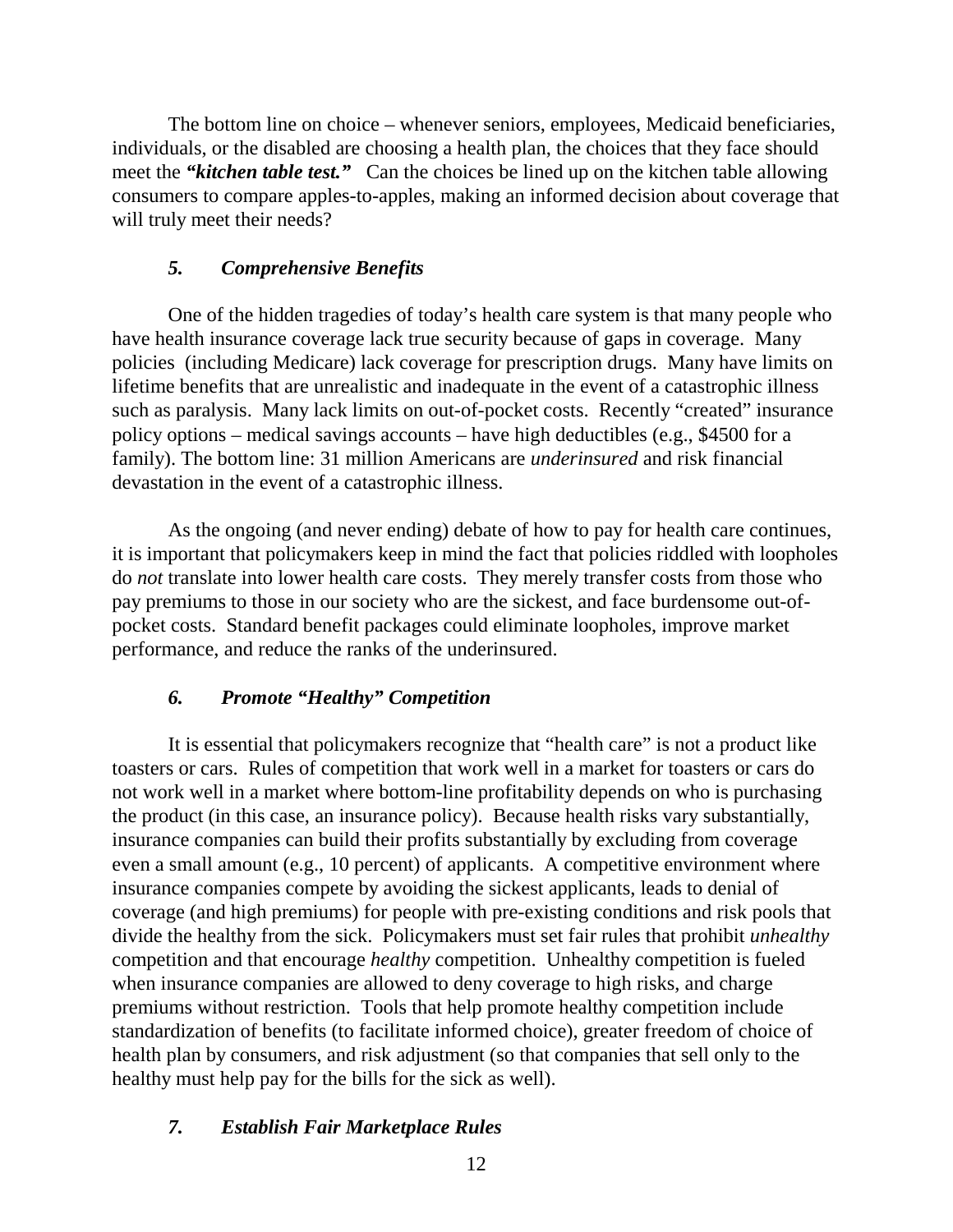In today's health care marketplace, a company that is committed to striving to meet the needs of healthy and sick consumers is punished on its bottom line, since it must compete head to head with companies that do not. Marketplace reality puts pressure on companies to sink to the level of competitors. The Medigap marketplace offers a good example. Many years ago, most companies selling Medigap policies offered "community rated" policies which have premiums that do not vary with age of the policyholder. Gradually, companies shifted to a premium structure (called attained age) in which the premium *automatically* increases with age, making premiums very high for older enrollees, but relatively low for 65 year olds buying their first policy. Companies offering the consumer-friendly community rated policies have been pressured into switching to attained-age policies so that they can compete in this marketplace. Fair rules are an essential ingredient to an improved health care marketplace.

### *8. Provide Quality Care*

One way to boost profitability is for health plans to cut the quality of care, for example by cutting nursing care in hospitals or by denying costly treatments. We need to preserve incentives for medical professionals and health plans to provide quality care. In order to maintain an adequate level of quality, Congress should enact patient protection legislation that assures full accountability for treatment decisions and creates incentives for good outcomes.

### *9. Target Vulnerable Populations*

Congress must move beyond failed incrementalism to a new vision of incremental reform that advances steadily toward universal coverage. We need to halt the erosion of coverage. We need to go back to children (the group least able to protect themselves) and work harder to get eligible children enrolled in Medicaid. We need to finish the job that the Children's Health Insurance Program of 1997 started, and make sure that 100 percent of children are protected by comprehensive health coverage. We need to address the needs of early-retirees, ideally by creating a program that covers all of them, with the help of targeted subsidies.

### *10. Strengthen the Safety Net*

We are facing disturbing erosions in our safety net for the poor and for seniors. With over half of people over the age of 65 paying more than 10 percent of their income out-of-their own pocket for health care, the burden seniors endure paying for health care is too high. With welfare reform meaning *less* Medicaid coverage, Medicaid is meeting less of the needs of our country's poorest. It is now estimated that nearly 5 million children who are eligible for Medicaid are not enrolled. We should take steps to fix Medicare and Medicaid so that these programs do a better job of meeting the needs of the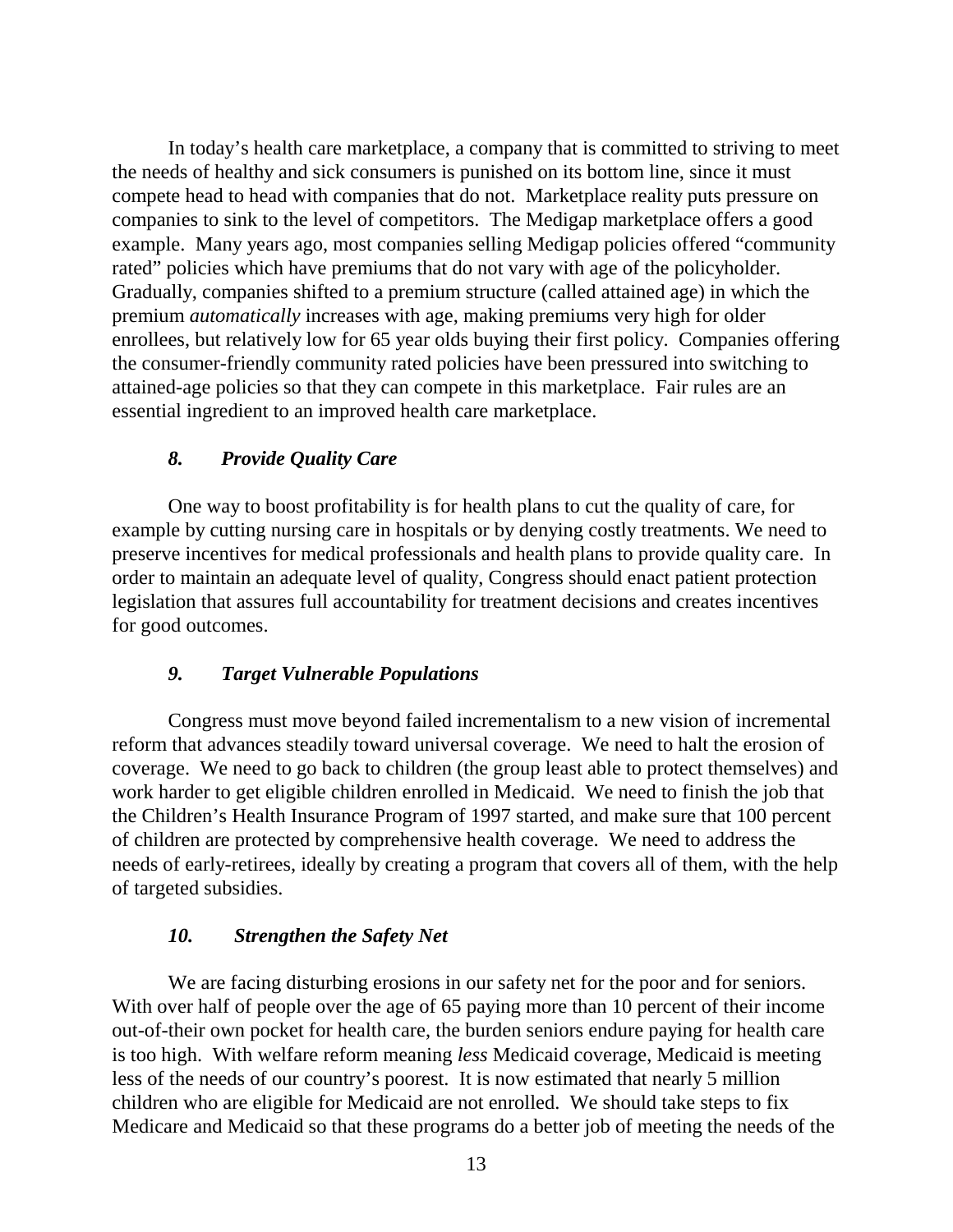most vulnerable members of our society –those with the lowest incomes, seniors, and people with disabilities.

### *Implications for Public Policy*

Will the next wave of "health reform" be yet another example of failed incrementalism, or will it move the nation closer to the goal of high quality, affordable health care? Based on the elements outlined above, we have an action plan designed to promote policies that represent steps forward and block policies that take us further down the path of failed incrementalism. The former list could be considered to be a first cut of a blueprint for moving toward "*fair share health care."*

### *Steps Forward*

- 1. Modify the current Medicare program to assure that all people aged 55 to 64 ("early retirees") will have quality, affordable health coverage.
- 2. Extend high quality, affordable health coverage to *all* children, for example by gradually phasing into coverage *all* children born in a given year (e.g., 2000) and then allowing them to remain covered as they grow older.
- 3. Create a program that subsidizes health coverage for the unemployed, to assure that they do not have a gap in coverage.
- 4. Create subsidies (either directly or through carefully designed tax credits)<sup>18</sup> for working families to make quality coverage affordable for them (e.g., limiting their premium contribution to 5 percent of income) or to soften the financial burden of illness (e.g., by reducing their taxes in years when health care expenditures exceed 5 to 10 percent of their income).
- 5. Provide incentives (such as a higher match rate for Medicaid or increased funding for the Children's Health Insurance Program) for states to enact a program that provides quality, affordable health care to all of its residents or to enact insurance market reforms that move toward community rating and subsidized coverage.
- 6. Reform the Medicare benefits package, adding prescription drug coverage and a cap on out-of-pocket costs.

 $\overline{a}$ 

<sup>&</sup>lt;sup>18</sup> See "Tax Credits and the Uninsured," Consumers Union, March 18, 1999 (available at www.consunion.org) for an analysis of steps needed to assure tax credits would be a positive incremental step.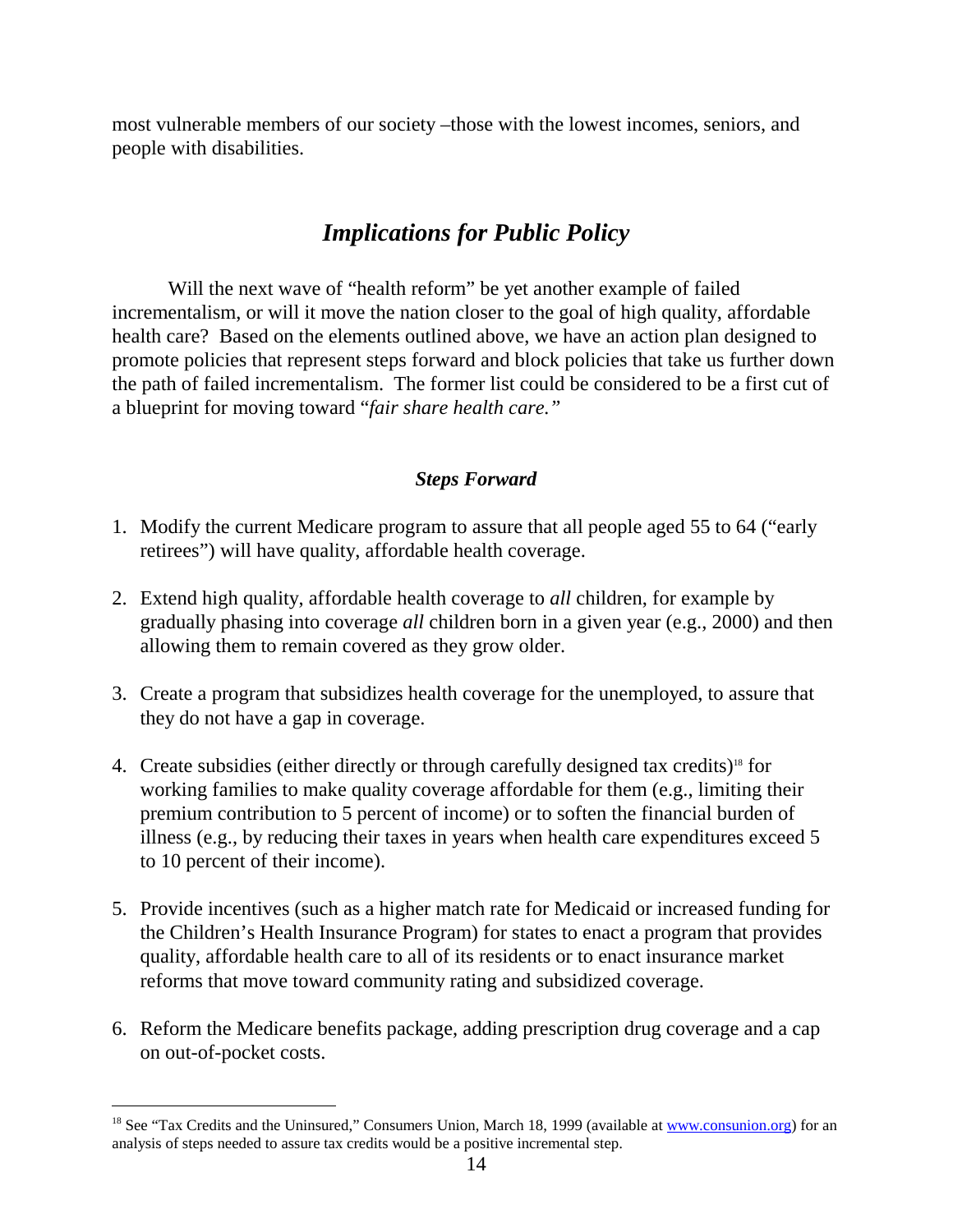- 7. Simplify Medicaid's enrollment process and allow enrollees to remain with Medicaid for a full year, regardless of income, working toward enrollment of all who are eligible for Medicaid benefits and expanding eligibility.
- 8. Prohibit insurance companies/health plans from having lifetime limits (e.g. \$1 million) and close other loopholes that leave millions of insured consumers *underinsured* (at risk of not having their insurance needs met by their policy).
- 9. Extend the Children's Health Insurance Program to include parents of all children eligible for coverage, or create subsidies that cover all adults with income under 200% of poverty.
- 10.Develop and phase-in standard benefit packages for health maintenance organizations, to facilitate comparisons between plans and enact strong consumer protections to improve the quality of care and hold HMO's accountable for treatment decisions.

### *Steps Backward***s**

- 1. *Don't* expand eligibility to medical savings accounts to all Americans (regardless of employer size), eliminating the limits in the demonstration project.
- 2. *Don't* convert Medicare from a "defined benefit" program to a "defined contribution" program or poorly-designed "premium support" system.19
- 3. *Don't* create HealthMarts, a proposal for voluntary purchasing cooperatives that would keep premiums low by exempting plans from state benefit mandates.
- 4. *Don't* enact MEWA (Multiple employer welfare association) legislation that would exempt plans offered by small employers from state consumer protection regulation, further eroding accountability of health plans for their treatment decisions.
- 5. *Don't* abandon the employer-based system in favor of individual policies, without building in protections to keep insurance affordable to high risks.
- 6. *Don't* increase the age of eligibility to Medicare to 67.
- 7. *Don't* cut the budget for Medicaid or Medicare.

 $\overline{a}$ 

<sup>&</sup>lt;sup>19</sup> See letter of February 2, 1999 (and attachments) to Senator John B. Breaux from Gail Shearer and Adrienne Hahn (Consumers Union) critiquing the Breaux/Thomas premium support proposal under consideration by the Bipartisan Commission on the Future of Medicare. Available at www.consunion.org.